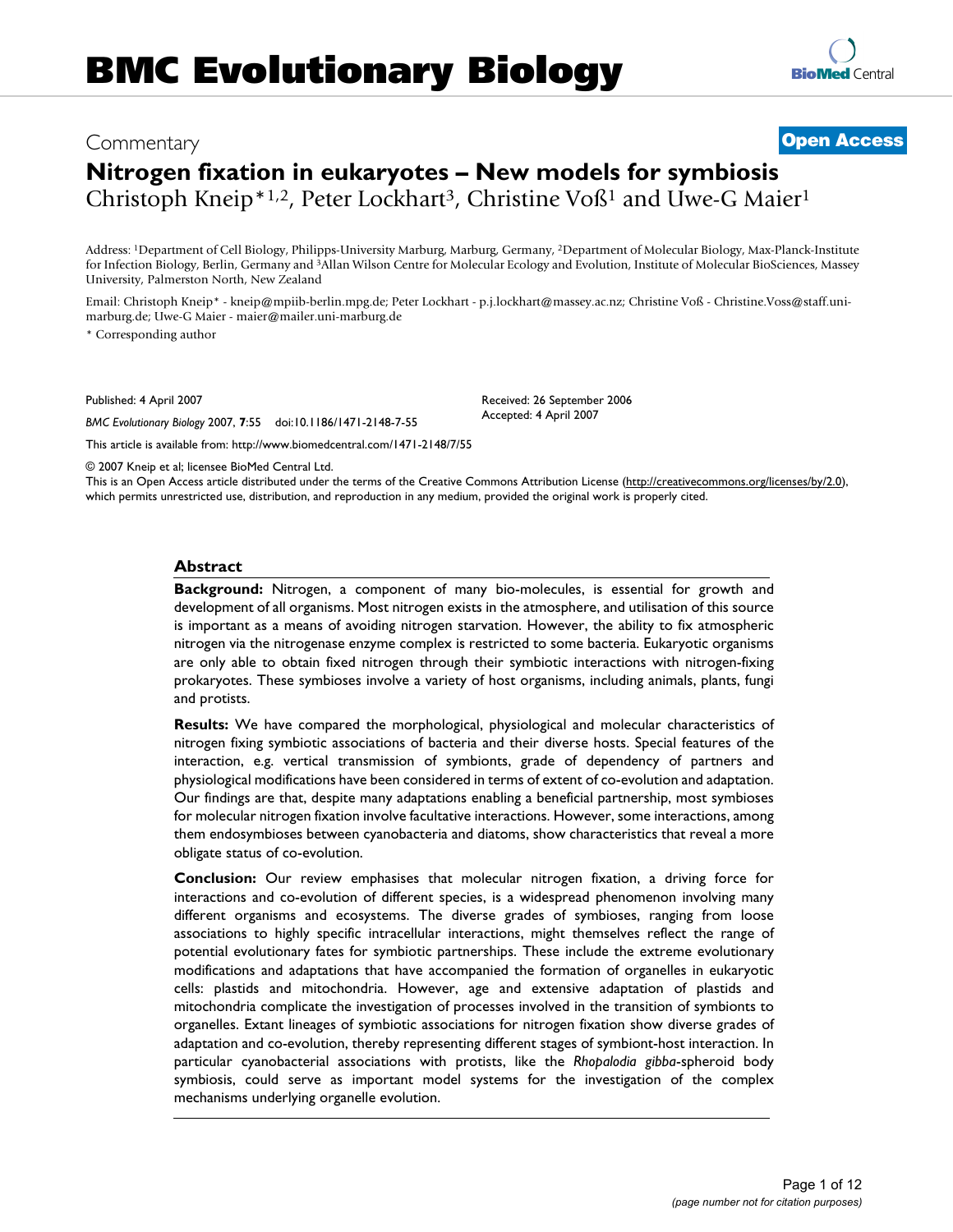# **Background**

Historically, the phenomenon of symbiosis has been defined as a close and prolonged interaction between two different species [1]. This includes parasitic, mutualistic and commensalistic interactions. However, more modern interpretations use the term "symbiosis" for interactions, which are more or less beneficial for both partners. Here, we use the term "mutualistic symbiosis" or "mutualism" for symbiotic interactions where a mutual benefit is confirmed. For interactions in general and where the exact nature of interaction is unknown or is not easily defined, we use the general term of "symbiosis".

It is generally thought that all eukaryotic organisms are descendents of progenitors in which at least two partners have interacted symbiotically. Mitochondria have originated from an α-proteobacterial ancestor, which was dramatically reduced during evolution [2,3]. Plastids, the typical organelles of photoautotrophic eukaryotes, are thought to have been derived from the merger of a cyanobacterial-like progenitor and a phagotrophic eukaryote [4]. The driving force for the close interactions that have led to organelle formation appear to be the metabolic needs of at least one of the participants in the interaction. In the case of mitochondria, ATP synthesis carried out by the α-proteobacterial symbiont has been the principal driving force for the co-evolution of both partners. In the case of plastids, the need for photosynthetic products has presumably driven symbiosis. Both metabolic capacities are exclusively prokaryotic inventions and only symbiotic interaction has allowed them to be used by eukaryotes. Prokaryotic invention and eukaryotic utilisation through symbiosis also applies to molecular nitrogen fixation. Nitrogen is an essential compound of many molecules, including proteins, nucleic acids and vitamins. Associations of eukaryotic host organisms with nitrogen-fixing bacteria occur in many environments and have thus increased the bioavailability of nitrogen. These associations are numerous and diverse, ranging from loose interactions to highly regulated intracellular symbioses.

Here we compare the morphological, physiological and molecular characteristics of symbiotic nitrogen fixing bacteria and their host organisms (animals, fungi, plants and protists). We classify the evolutionary state of some of these interactions, and discuss the potential of these for becoming model systems for investigating the molecular basis of the transition from endosymbiont to organelle [5,6].

# *Molecular nitrogen fixation and nitrogenase*

Most animals and fungi use nutrition to heterotrophically acquire nitrogen bound in biomolecules. However, other organisms including plants and many bacteria use inorganic nitrogen compounds like ammonium or nitrate

bound to soil or present in water. The fixation of molecular nitrogen into bioavailable compounds for cellular anabolism is a process restricted to some bacteria. Such bacteria are termed diazotrophs, as they obtain all their nitrogen by fixing molecular nitrogen.

During biological nitrogen fixation (BNF) molecular nitrogen is reduced (Figure 1A) in multiple electron transfer reactions, resulting in the synthesis of ammonia and the release of hydrogen [7]. Ammonium is then used for the subsequent synthesis of biomolecules. This reduction of molecular nitrogen to ammonium is catalyzed in all nitrogen-fixing organisms via the nitrogenase enzyme complex in an ATP-dependent, highly energy consuming reaction (Figure 1B). The nitrogenase complex is comprised of two main functional subunits, dinitrogenase reductase (azoferredoxin) and dinitrogenase (molybdoferredoxin) [8]. The structural components of these subunits are the Nif (nitrogen fixation) proteins NifH ( $\gamma$ , homodimeric azoferredoxin) and NifD/K  $(\alpha_2\beta_2)$  heterotetrameric molybdoferredoxin). Basically three types of nitrogenases are known based on the composition of their metal centres: iron and molybdenum (Fe/Mo), iron and vanadium (Fe/V) or iron only (Fe) [9]. The most common form is the Fe/Mo-type found in cyanobacteria and rhizobia. An important feature of the nitrogenase enzyme complex is its extreme sensitivity to even minor concentrations of oxygen. In aerobic environments and in photoautotrophic cyanobacteria, where oxygen is produced in the light reactions of photosynthesis [10], nitrogenase activity must be protected. This protection is realised by different mechanisms in nitrogen fixing bacteria, depending on their cellular and physiologic constitutions. Aerobic bacteria like *Azotobacter* limit high intracellular oxygen concentrations by high rates of respiratory metabolism in combination with extracellular polysaccharides to reduce oxygen influx [11,12]. In some filamentous cyanobacteria, BNF is restricted to specialised cells, the heterocysts, which are separated from other cells, and show reduced photosynthetic activity without oxygen production [13,14]. Unicellular cyanobacteria combine photosynthesis and nitrogen fixation within the same cell and show a temporary separation of these two pathways where BNF is restricted to the dark period, when the oxygen-levels are low [15]. In addition to these protections, the concentration of oxygen can be decreased by biochemical pathways like the Mehler-reaction or by special oxygenscavenging molecules such as cyanoglobin and leghemoglobin, the latter playing a major role in rhizobia-plant interactions [16,17].

# *Diversity and specificity of symbioses between nitrogen fixing bacteria and eukaryotes*

The ability to fix molecular nitrogen is a widespread characteristic of prokaryotic cells, being established among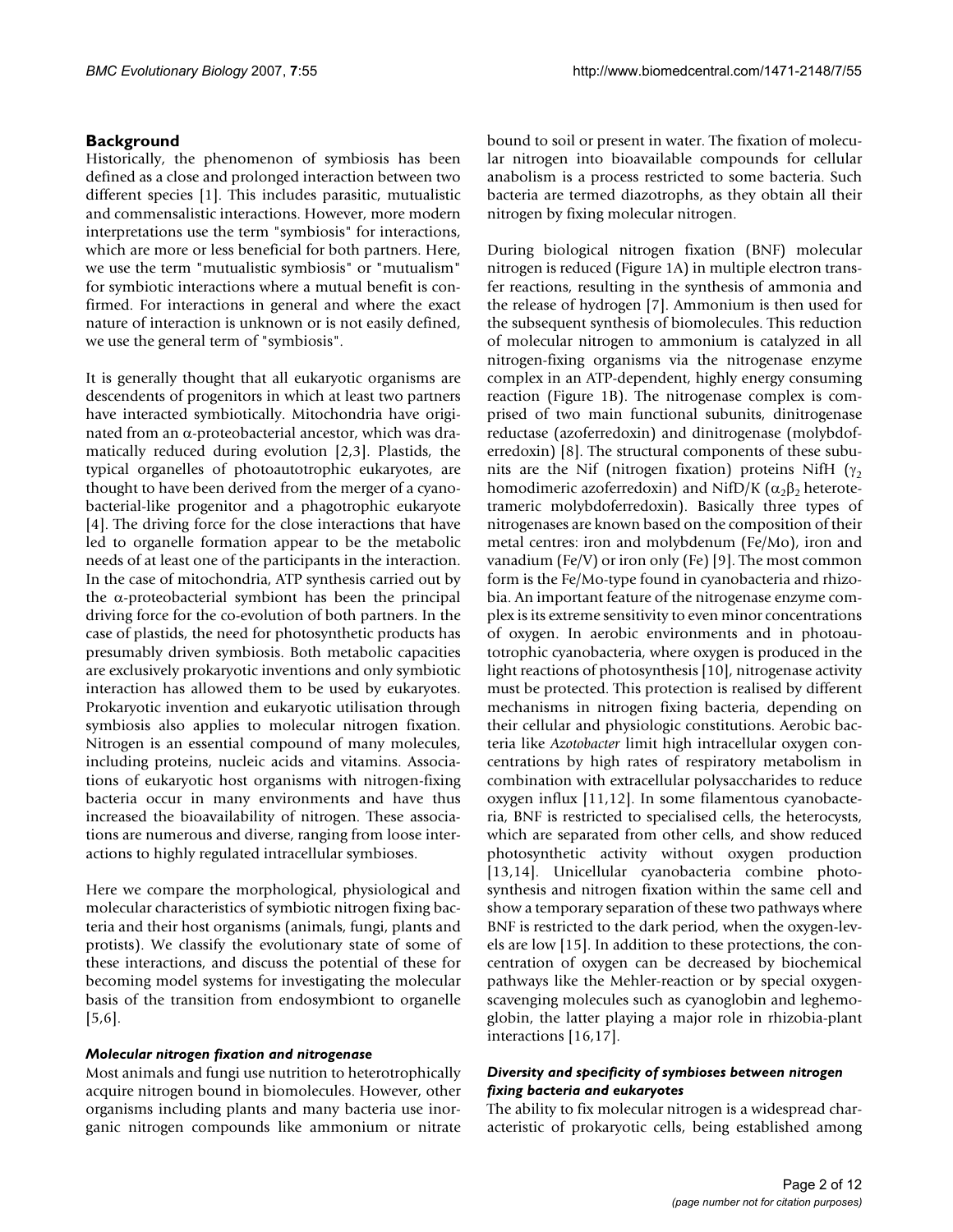

# **Figure 1**

**Reaction and molecular mechanism of biological nitrogen fixation**. **A**. General reaction of molecular nitrogen fixation **B**. Schematic structure and operation of the nitrogenase enzyme complex and subsequent metabolism of nitrogen. Electrons are transferred from reduced ferredoxin (or flavodoxin) via azoferredoxin to molybdoferredoxin. Each mol of fixed nitrogen requires 16 mol ATP hydrolyzed by the NifH protein. The  $NH<sub>3</sub>$  produced is utilised in the synthesis of glutamine or glutamate, respectively, for N-metabolism. NifJ: pyruvate flavodoxin/ferrodoxin oxidoreductase, NifF: Flavodoxin/Ferredoxin).

various groups of bacteria including some archaea [18,19]. The distribution of BNF among archaea and eubacteria indicates that nitrogen fixation is an ancient innovation [15,20,[21](#page-9-0)], which developed early in the evolution of microbial life on earth. Within the eubacteria, nitrogen fixation has been described for members of the proteobacteria, cyanobacteria, actinobacteria, spirochaetes, clostridiales, purple-sulfur (Chromatiales) and greensulfur (Chlorobiales) bacteria (Figure 2). However, only some of these diazotrophic bacteria are known to interact with eukaryotes symbiotically (Figure 2, Table 1).

A diversity of eukaryotic partner organisms (animals, fungi, plants and protists) from different environments is involved in symbioses with nitrogen fixing bacteria (Table 1). The kind of these nitrogen fixing symbioses range from rather loose, temporary and non-specific contacts to stable and permanent interactions, the latter ones often characterised by morphological and/or physiological modifications of one or both partners and also the vertical transmission of symbionts to the next host generation. Symbionts can reside either extracellularly in more or less close association to their hosts or exist as endosymbionts

intracellularly within host cells. Among these associations an interaction is considered as obligate for one partner if it is not able to survive outside the symbiotic association. In the case of symbiotic bacteria, an obligate status is often accompanied by deleterious genome evolution, e.g. the loss of genes whose products are no longer required for the new host-dependent lifestyle [22,23] whereas nonobligate (facultative) symbionts retain their autonomy and are indistinguishable from their free-living forms with respect to gene content. Numerous manifestations of symbiotic interactions between nitrogen-fixing bacteria and their hosts are known and they reflect considerable diversity and complexity. The following sections provide an overview of main types of associations and their characteristics.

# **Results and Discussions** *Symbioses of nitrogen fixing bacteria with sponges, corals and insects (invertebrates)*

Marine sponges (Porifera) are evolutionary primordial invertebrates, which can harbour a variety of extra- and intracellular bacteria or bacterial communities [24-26]. However, the symbiotic character of these associations is well defined only in a few cases [27]. Symbioses with sponges have been described for many different groups of cyanobacteria [28], where the symbionts seem to provide their hosts with organic carbon, nitrogen or secondary metabolites [27,29]. This might also be the case for the filamentous cyanobacterium *Oscillatoria spongeliae*, which is found to be host-specific in *Dysidea* spp. [30]. Cyanobacterial symbionts of *Chondrilla australiensi*s are thought to be vertically transmitted [31,32], but an obligate status for these interactions has yet to be tested rigorously.

Corals in general are partners of endosymbiotic dinoflagellates (zooxanthellae), which provide photosynthetically derived carbon to their animal hosts [33], but nitrogen fixation by cyanobacteria is also a well-known feature of coral reefs and coral communities [34-36]. The metazoan coral *Montastraea cavernosa* is an example of a host harbouring symbiotic cyanobacteria [37]. In the *Montastraea* endosymbiosis, two symbiotic organisms, the zooxanthellae and cyanobacteria, share the same host compartment. Here, the nitrogen fixation by the cyanobacteria might be facilitated by the host providing energy rich compounds. If so, this would indicate a high degree of specificity association between all three partners [31].

Also higher invertebrates benefit from the metabolic capacities of nitrogen-fixing bacteria. The hindgut of wood-feeding termites is colonised by flagellate protozoa [38,39], which facilitate digestion of lignocellulose [40]. The carbon-rich but nitrogen-poor nature of the termite diet requires nitrogen from other sources [41]. This is thought to be provided by intracellular bacteria associated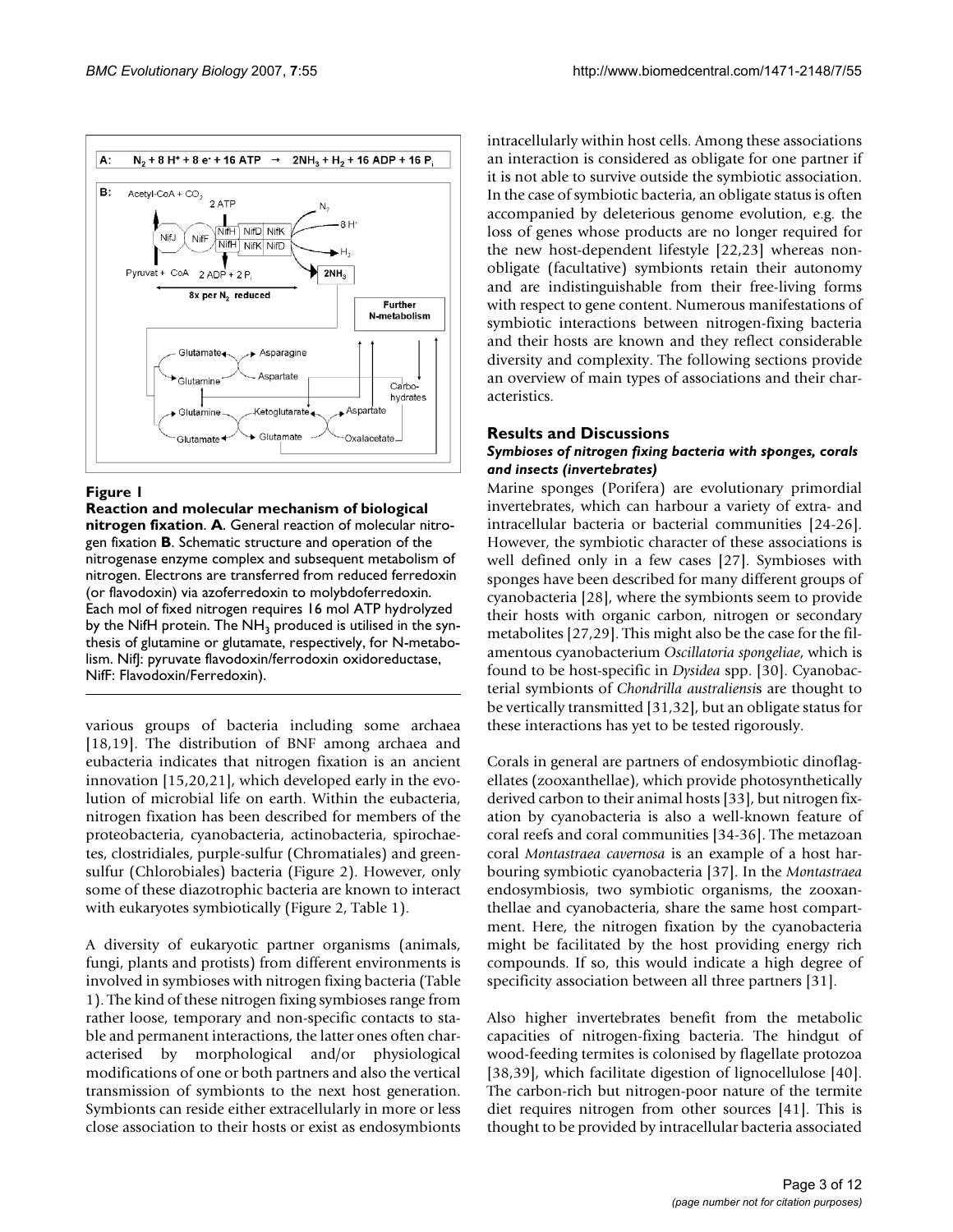

# **Figure 2**

**Phylogenetic affinities of symbiotic and non-symbiotic nitrogen fixing bacteria**. Different divisions of nitrogen fixing bacteria (classes/orders for proteobacteria) are indicated. Groups containing symbiotic species are marked with grey, nonsymbiotic groups with white ellipses. Further information on nitrogen-fixing bacteria, different interactions, hosts and localisation of symbionts is provided in the text and summarised in table 1. Branches receiving less than 70% non-parametric bootstrap support in analyses of ingroup taxa (428 base positions) are dotted.

with termite gut flagellates, such as *Trichonympha agilis* in *Reticulitermes santonensi* [42]. These are examples of permanent endosymbionts placed phylogenetically in a new phylum endomicrobia [42]. Interestingly, although the endomicrobia are symbionts of the flagellate protists rather than the termites, they might best be considered as animal endosymbiotic associations. More recently, freeliving spirochetes of the termite hindgut have also been revealed to fix molecular nitrogen and provide their host with nitrogen metabolites [43]. A further interaction has also been identified in *Tetraponera* ants, which harbour a subset of different bacteria in a special organ ("bacterial pouch"), among them relatives of *Rhizobium*, *Pseudomonas* and *Burkholderia* [44]. However, although these symbionts are related to nitrogen fixing and/or root-nodule associated bacteria, it is only speculated that the insect host benefits from fixation of molecular nitrogen. More likely, nitrogenous waste secreted by the host is metabolised and recycled by the bacteria. This is also indicated by the high amount of Malphigian tubules in the pouch, which transport nitrogenous waste. Nevertheless, nitrogen fixing activity of the symbiotic bacteria of *Tetraponera* cannot be excluded as a possibility. The diverse symbiotic interactions between nitrogen fixing bacteria and insects described so far share some common characteristics.

These symbionts often inhabit specialised organs or regions of the host. This localisation in turn provides an optimal environment for their activity, without symbionts needing to reside inside host cells. This is in contrast to other well-known bacterial interactions with insects, like the *Buchnera* symbiosis [45]. Here, the symbionts reside within specialised host cells and show a remarkable degree of adaptation leading to an obligate and permanent level of interaction. One prerequisite for such co-evolution of both partners is stable vertical transmission of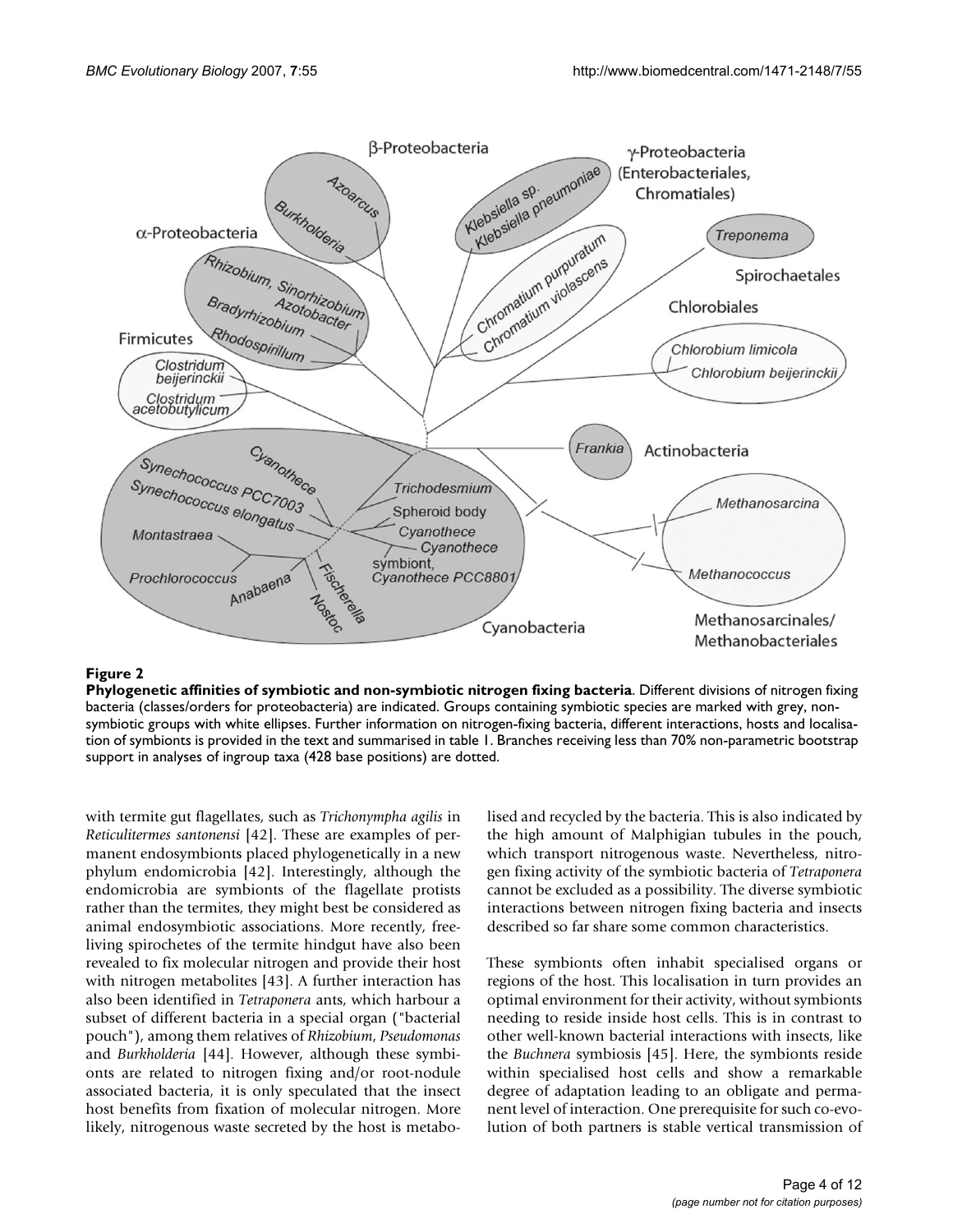|          | <b>Division</b>            | <b>Selected species</b>                         | <b>Selected symbiotic</b><br>members | <b>Eucaryotic hosts</b>         | <b>Localisation within</b><br>host                         | <b>References</b> |
|----------|----------------------------|-------------------------------------------------|--------------------------------------|---------------------------------|------------------------------------------------------------|-------------------|
| archeae  | Methanosarcinales          | Methanosarcina sp.                              | n.d.                                 | n.d.                            | ---                                                        | [18]              |
|          | Methanobacteriales         | Methanothermobacter sp.<br>Methanobacterium sp. | n.d.                                 | n.d.                            | ---                                                        | [19, 20]          |
| bacteria | Cyanobacteria              | Nostoc sp.                                      | Nostoc sp.                           | Bryophytes (e.g.<br>hornworts)  | extracellular (within<br>cavities of the<br>gametophyte)   | $[79]$            |
|          |                            | Anabaena sp.                                    | Anabaena sp.                         | Pteridophytes (Azolla)          | extracellular (within<br>cavities of the dorsal<br>leaves) | [80, 85, 88]      |
|          |                            | Trichodesmium sp.                               | Cyanothece sp.                       | Gymnosperms<br>(cycads)         | extracellular (within<br>coralloid roots)                  | [8]               |
|          |                            | Synechococcus sp.                               |                                      | Angiosperms<br>(Gunnera)        | intracellular (within<br>cells of the stem gland)          | $[87]$            |
|          |                            | Cyanothece sp.                                  |                                      | Fungi (cyanolichens)            | extracellular (in<br>cephalodia or in the<br>thallus)      | [50, 51]          |
|          |                            |                                                 |                                      | Diatoms (R. gibba)              | intracellular                                              | [97, 102]         |
|          |                            |                                                 |                                      | Sponges (Dysidea spp.)          | extracellular                                              | [30,31]           |
|          | Actinobacteria             | Frankia sp.                                     | Frankia sp.                          | Actinorhizal plants             | root-nodules                                               | [57]              |
|          | Proteobacteria             | $\alpha$ : Sinorhizobium sp., Mesorhizobium sp. | Bradyrhizobium sp.                   | Legumes                         | intracellular (in root-<br>nodules)                        | [63, 64, 68]      |
|          |                            | β: Azoarcus sp., Burkholderia sp.               | Rhizobium sp.                        | Legumes                         | intracellular (in root-<br>nodules)                        |                   |
|          |                            | y: Azotobacter sp., Pseudomonas sp.             | Sinorhizobium sp.                    | Legumes                         | intracellular (in root-<br>nodules)                        |                   |
|          |                            | Klebsiella pneumoniae, Erwinia sp.              | Azorhizobium sp.                     | Legumes                         | intracellular (in root-<br>nodules)                        |                   |
|          |                            | δ: Gloeobacter sp., Desulfovibrio sp.           | Burkholderia sp.                     | AM fungi                        | intracellular                                              | $[54]$            |
|          |                            |                                                 | Azospirillum sp.                     | Grasses/<br>nonleguminous crops | extracellular (w/o<br>nodulation)                          | $[76]$            |
|          |                            |                                                 | Azoarcus sp.                         | Grasses/<br>nonleguminous crops | inter- and intracellular<br>(w/o nodulation)               | $[77]$            |
|          |                            |                                                 | Klebsiella pneumoniae                | nonleguminous crops             | extracellular                                              | [107]             |
|          | Firmicutes (Clostridia)    | Clostridium sp.                                 | n.d.                                 | n.d.                            | ---                                                        | [108]             |
|          | Bacteroidetes/Chlorobiales | Chlorobium sp.                                  | n.d.                                 | n.d.                            |                                                            | [109]             |
|          | Spirochaetales             | Treponema sp.                                   | Treponema ZAS-9                      | <b>Termites</b>                 | extracellular (in the<br>hindgut)                          | $[43]$            |
|          | Chloroflexi                | Dehalococcoides sp.                             | n.d.                                 | n.d.                            | ---                                                        | [110]             |

#### **Table 1: Free-living and symbiotic nitrogen fixing bacteria**

Overview of nitrogen fixing bacteria, including selected symbiotic interactions, possible host organisms and symbiont localisation. Details of the individual symbiotic associations are described in the text. n.d.: not detected

symbionts which usually takes place maternally, via infection of eggs or larvae [45,46]. In contrast to endosymbionts, stable integration and transmission of gut and cavity symbionts seems to be challenging as they are more vulnerable for replacement by other mircobes. Ants and termites are colony organised insects and transmission of extracellular symbionts could take place horizontally via close contact of different individuals or via feeding of larvae by infected workers. However, reproduction of social insects is accomplished only by few individuals, thus vertical transmission from queens to the offspring is necessary for the foundation of new colonies. Phylogenetic analyses of the gut microbiota of termites indicate symbiont-host coevolution based on vertical transmission in combination with frequent horizontal exchange between congeneric species [47,48]. Consequently, the special social lifestyle of termites and ants might be one prerequisite for the establishment of stable vertical transmission and cospeciation of extracellular symbionts in these lineages.

### *Symbioses of nitrogen fixing bacteria with fungi: cyanolichens and symbionts of arbuscular mycorrhizal fungi*

In lichen symbioses, a fungal partner (mycobiont) is associated with an extracellular photobiont. The latter are mostly different photosynthetic algae, but cyanobacteria also occur as photobionts in lichens, either alone (bipartite symbiosis) or in combination with algae (tripartite symbiosis) [49]. The benefit to the photobiontic partner is not fully understood, but it might include the provision of water, minerals, protection from predators and UV damage [50]. The advantage for the fungal partner is the provision of photosynthesis-derived carbon metabolites from the photobiont. Cyanobacteria (cyanobionts) provide, in addition to carbon, fixed nitrogen to their hosts. The importance of molecular nitrogen fixation is reflected in the physiological and morphological adaptations of lichen-associated cyanobacteria. These include an increased number of nitrogen-fixing heterocysts in symbiotic *Nostoc* sp. compared to free-living filaments. A further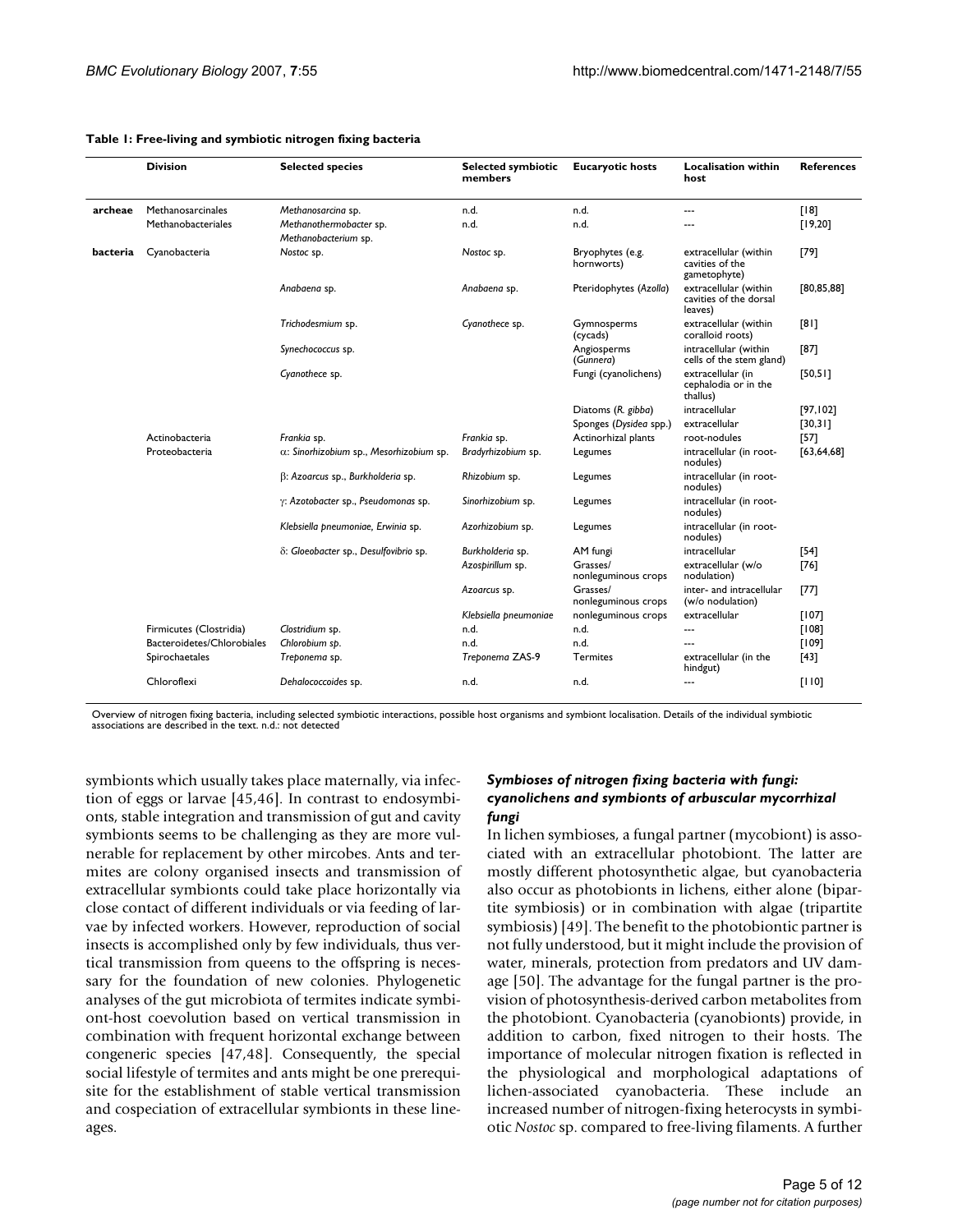adaptation is found in tripartite symbioses where the cyanobacteria are concentrated in special areas called cephalodias, where they fix nitrogen and are protected from high oxygen concentrations. In these tripartite symbioses, photosynthesis is restricted to the algal photobionts, and these supply the other partners with fixed carbon compounds [51]. The fact that most cyanobionts are not vertically transmitted and are also found as freeliving organisms indicates that they are not obligate symbionts, and thus not dependent on host metabolism. Nevertheless, the morphological characters of lichens suggest a high degree of coevolutionary adaptation of all participants. Although commonly considered a mutualistic interaction, some hypotheses propose that lichen symbioses are a form of parasitism [50]. Even so, the ecological and evolutionary success of lichens suggests mutual benefit is characteristic for the association.

The arbuscular mycorrhizal (AM) symbiosis between fungi and plant roots is the most common of this type of interaction in the rizosphere [52]. The fungus supplies the plant with water and nutrients such as phosphate, while the plant provides the fungus with photosynthetically produced carbohydrates. The AM fungus *Gigaspora margarita* harbours intracellular bacteria from the genus *Burkholderia* [53,54], which supply the fungus with fixed nitrogen. However, the extent of physiological adaptation or reduction of these endosymbionts leading to an obligate status of interaction has yet to be determined.

A further symbiosis, discovered in the Spessart-mountains (Germany), was identified by analysing the fungus *Geosiphon pyriformis*, related to AM fungi [55]. At the hyphal tips of this fungus, unicellular multinucleated "bladders" develop, which harbour *Nostoc punctiforme*. It has been shown that these bladders fix  $CO<sub>2</sub>$ , which may be the major contribution of the cyanobacterium to the symbiosis. The symbiont also forms heterocysts, suggesting that nitrogen is fixed as well [56]. However, as these heterocysts are somewhat similar to those of free-living relatives of this *Nostoc* strain, nitrogen fixation may only serve the needs of the symbiont itself.

#### *Symbioses of nitrogen fixing bacteria with plants*

Interactions of bacteria with various groups of plants are the most common symbiotic association for nitrogen assimilation. A multiplicity of bacteria with different physiological backgrounds are involved in these associations, including gram-negative proteobacteria like *Rhizobia sp*. and *Burkholderia sp*., gram-positive *Frankia* sp. [57] and filamentous or unicellular cyanobacteria [58]. The physiological and morphological characteristics of these symbioses range from extracellular communities to highly adapted interfaces within special organs or compartments.

The mutualistic symbioses between various non-photosynthetic proteobacteria of the order Rhizobiales with plants of the orders Fabales, Fagales, Curcurbitales and Rosales are the most extensively studied interactions between bacteria and plants [59]. The rhizobia-legume symbiosis is characterised by typical root-nodule structures of the plant host, which are colonised by the endosymbiotic rhizobia, so-called bacteroids [60]. The nodulated plant roots supply the bacteria with energy-rich carbon compounds and obtain fixed nitrogen by the bacteroids in return. The nodule formation is a highly regulated and complex process driven by both partners. Freeliving rhizobia enter the plant root epidermis and induce nodule formation by reprogramming root cortical cells. Of special importance for the establishment of the symbiosis are flavonoids secreted by the plant partner [61] and the subsequent induction of bacterial nodulation (*nod*) genes [62]. The Nod-factors play a role in the formation of the nodule, a complex structure optimised for the requirements of both partners [63,64]. Analysis of root epidermal infection and the underlying signal transduction pathways [65-67] indicate that Nod-factors may have evolved following recruitment of pathways, which developed in a phylogenetically more ancient arbuscular mycorrhiza symbiosis [68,69]. In the nodule, bacteroids reside within parenchym cells, where they are localised in membrane bound vesicles (Figure 3a) [70]. Nitrogenase activity is ensured by the spatial separation of the bacteroids inside the nodule structure and special oxygen-scavenging leghemoglobin that is synthesised in the nodules [71]. An interesting feature of rhizobia is that nitrogen fixation is restricted to symbiotic bacteroids, whereas freeliving bacteria do not express nitrogenase [72]. Although the rhizobia-legume symbiosis is a highly adapted and regulated interaction it can not be termed permanent or obligate. Both partners can live and propagate autonomously, and each host generation has to be populated by a new strain of free-living rhizobia.

Rhizobia-legume symbioses are not the only root-nodule forming interactions of bacteria and plants. Actinobacteria of the genus *Frankia spp*. are known to develop nodules for nitrogen fixation in various families and orders of angiosperms known as actinorhizal plants [73]. Free-living *Frankia* is characterised by a unique morphology, including three structural forms, hypha, sporangium and vesicle, the latter one being a compartment for nitrogen fixation. Although functionally analogous, *Frankia* nodules differ from those in rhizobia-legume interactions in development and morphology [\[74\]](#page-10-0). In contrast to rhizobia all *Frankia* strains are also capable of fixing molecular nitrogen as free-living bacteria [75]. The appearance of the *Frankia*-symbiosis as a nodulation dependent interaction emphasises the adaptation of both partners. Other plants, including important economic crops like *Zea mays* and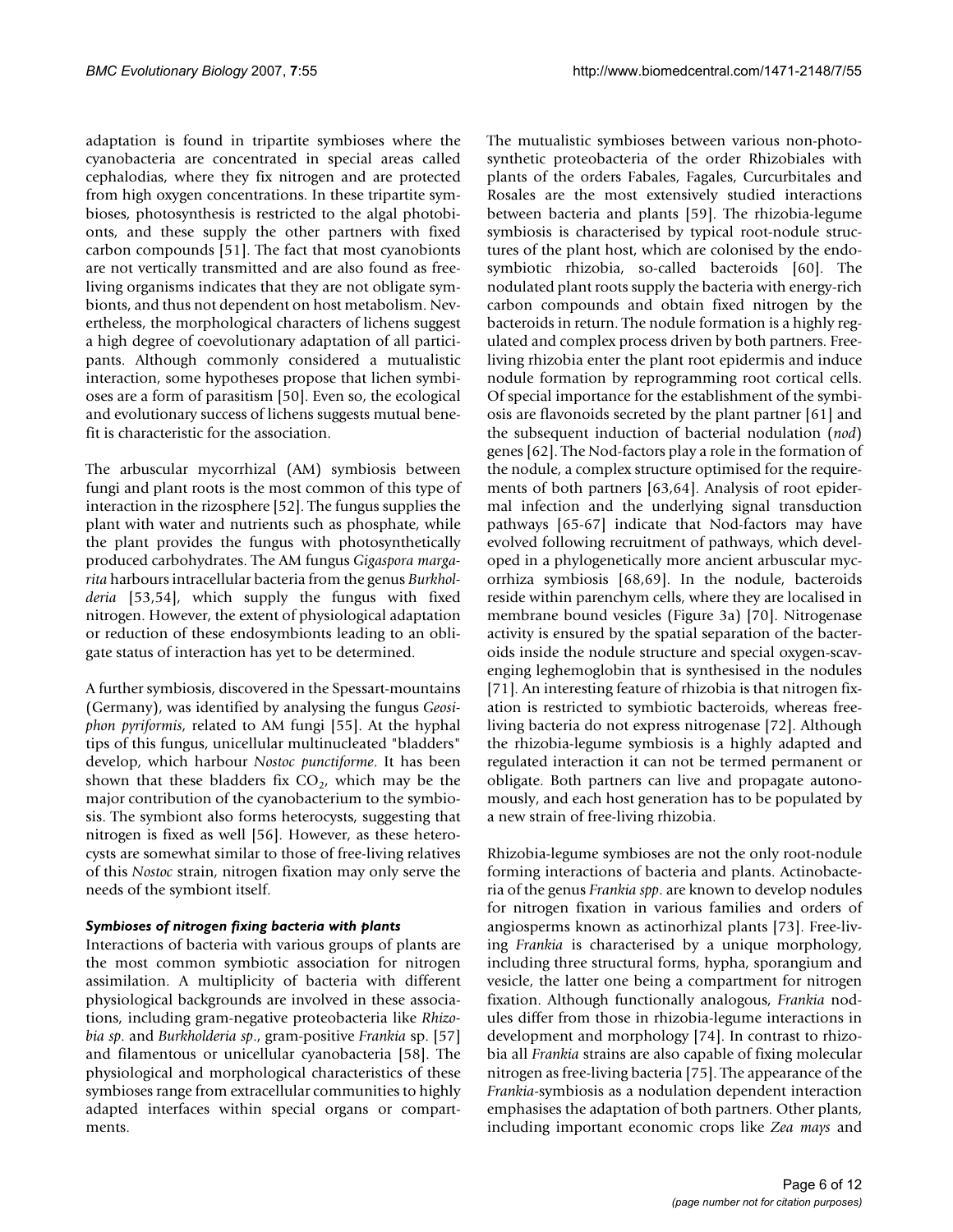*Oryza sativa* have established associations with different nitrogen-fixing bacteria, including *Azospirillum* [76] and *Azoarcus* [77]. However, such symbioses have never been found to result in nodule formation.

In addition, nitrogen fixing cyanobacteria are also often found interacting with plant partners. For example, symbioses of filamentous heterocyst-forming *Nostoc* sp. have been reported for bryophytes, pteridophytes (*Azolla*), gymnosperms (cycads) and angiopsperms (*Gunnera*) [78- 81]. In all plant hosts, with the exception of *Gunnera*, symbiotic *Nostoc* filaments are localised extracellularly in different locations depending on the host species. In bryophytes, like hornworts, the cyanobacteria are found within cavities of the gametophyte [79], whereas an *Azolla* sp. harbours the bacterial partners in cavities of the dorsal photosynthetic parts of the leaves [80]. In cycad-cyanobacterial associations the symbionts are limited to specialised coralloid roots where they reside in the cortical cyanobacterial zone [81]. More specialised is the mutualistic intracellular *Gunnera*-*Nostoc* symbiosis. Here the process begins with invasion of the petiole glands, followed by intracellular establishment within the meristematic cells of this tissue [60,78].

The symbioses of cyanobacteria with their plant partners differ remarkably from the rhizobia-legume interactions. First, cyanobacteria show a broad host range and thus differ from rhizobia or *Frankia* sp., which are limited to legumes or angiosperms, respectively. In addition, cyanobacteria do not induce the formation of highly specialised structures like root-nodules after colonisation of the host but reside in plant structures known as symbiotic cavities [82], which also exist without symbiosis. The lack of nodule-like organs can be explained by the fact that heterocyst forming cyanobacteria also fix nitrogen as freeliving cells and therefore do not need a special environment for  $N<sub>2</sub>$ -fixation in symbiosis. This makes them distinct from rhizobia, which only fix nitrogen in the protective environment of the nodule. Although symbiotic cavities do not display the close and highly regulated interface of a legume-nodule they are nevertheless regions that exhibit adaptations for symbiosis. A common specialisation in occupied symbiotic cavities of plant hosts is the elaboration of elongated cells to improve nutrient exchange [83] and the production of mucilage-exopolysaccharides for water storage or as nutrient reserve (e.g. [84,85]). The infection process is controlled via the production of hormogenium-inducing factors by the host plant, resulting in the development of vegetative cyanobacterial filaments (hormogonia), important for host colonisation [86,87]. The main adaptations to the symbiotic lifestyle found in the bacterial partners concern changes of morphology and physiology. These include a remarkable increase of heterocysts in symbiotic *Nostoc*, and higher rates of  $N<sub>2</sub>$  fixation compared to those of free-living cells. In addition, photosynthesis of symbiotic cyanobacteria is depressed in various associations to avoid competition between symbionts and host for  $CO<sub>2</sub>$  and light [86].

In conclusion, different adaptations are found in cyanobacterial-plant interactions but they are not as specific and highly regulated as the complex nodule-forming symbioses. A common feature of all bacteria plant symbioses is their non-obligate, non-permanent character, including a lack of vertical transmission of symbionts to the next host generation. An exception might be the *Nostoc*-*Azolla* symbiosis, where cyanobacterial homogenia are transmitted via megaspores [88].

# *Symbioses of nitrogen fixing bacteria with protists*

Symbioses of bacteria with unicellular eukaryotes are exceptional as they involve the whole host rather than specialised parts of the host organism. Also these intracellular symbionts require a high degree of regulation and adaptation to maintain the mutualistic relationship. This feature, in conjunction with vertical transmission, suggests that co-evolution and dependence of partners is sufficiently advanced to regard the relationship as unification of two single organisms. The mitochondria and plastids of recent eukaryotes are extreme examples of this kind of association [89,90]. Cyanobacteria have also been detected in intracellular association with an euglenoid flagellate [91], heterotrophic dinoflagellates [92-94], a filose amoeba [95], diatoms [96,97] and, extracellularly, with some protists, e.g. diatoms [98]. Only rarely has the nitrogen fixing activity of the prokaryotic partner been demonstrated in these symbioses (e.g. [99]). In the next paragraph the range of symbiotic associations between cyanobacteria and protists is described in a progression of interactions from temporary to permanent. As such, these symbioses provide an opportunity to investigate the cellular changes that may accompany the evolutionary transition from extracellular symbiont to intracellular endosymbiont and cell organelle.

*Petalomonas sphagnophila* is an apoplastic euglenoid that harbours endosymbiotic *Synechocystis* species [91]. The cyanobacteria occur inside a perialgal vacuole and remain alive for several weeks, before they are metabolised, so that they must be regarded as temporary endosymbiotic cell inclusions. These intracellular cyanobacteria are thus reminiscent of kleptochloroplasts found in some heterotrophic dinoflagellates, marine snails, foraminifera and ciliates. These associations can be understood as a mechanism for the temporary separation of ingested and digested prey [92-94,100]. However, in all well-documented cases of kleptochloroplastic interactions, only the plastid or the plastid together with surrounding cell compartments (never the whole cell) is incorporated as a klep-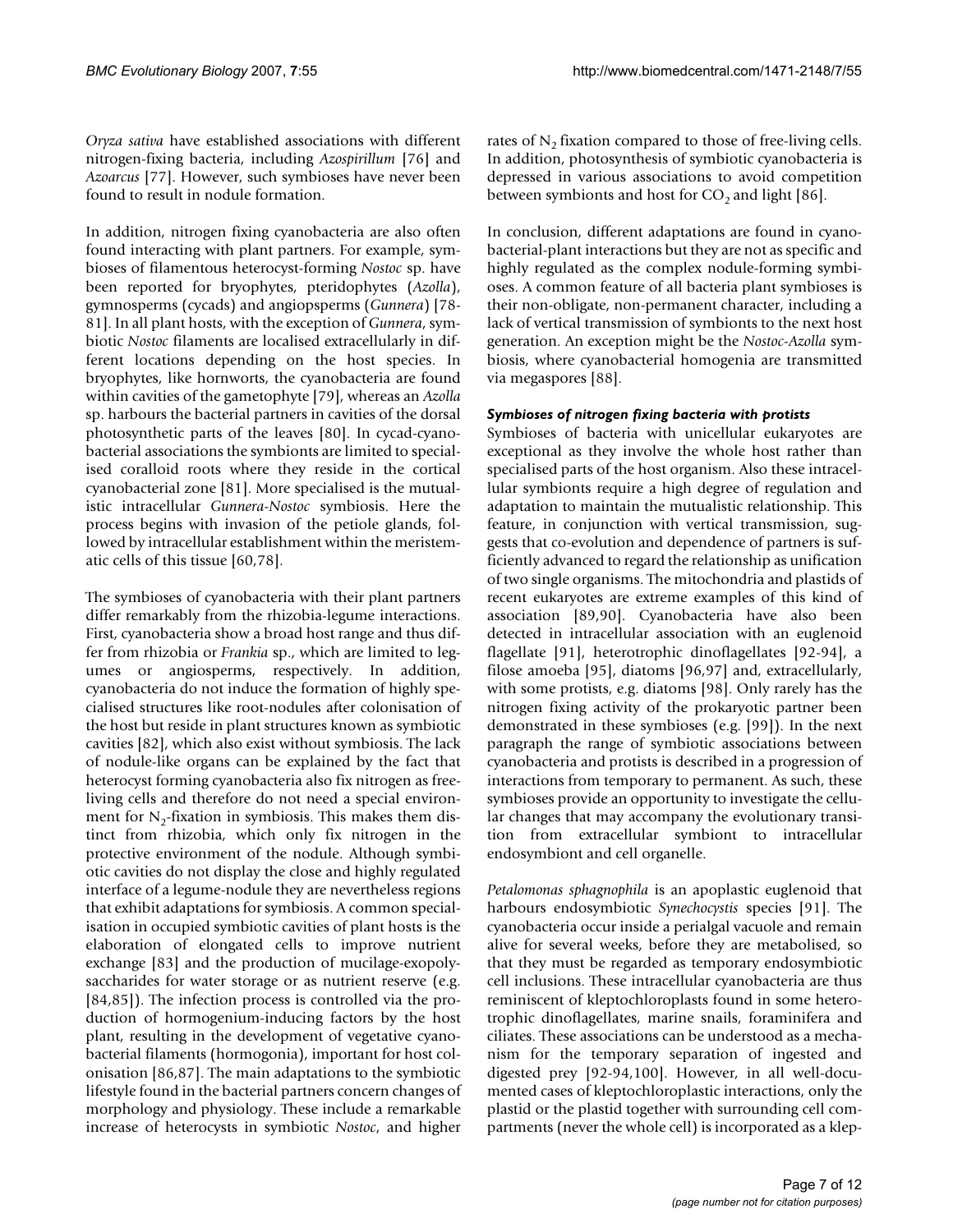

# **Figure 3**

**Endosymbionts adapted for molecular nitrogen fixation** a) A *Bradyrhizobium* sp. bacteroid in a root-nodule of *Glycine max* (soybean). b) A Spheroid body of the diatom *Rhopalodia gibba*. SM: Symbiontophoric membrane SBM: Spheroid body membrane.

tochloroplast by the host. In contrast, the cyanobacteria of *P. sphagmophila* are not disintegrated during their internalisation by the euglenoid [91]. Symbiont integrity is therefore likely to be a prerequisite for the functioning of the cyanobacterial nitrogen fixing machinery. The enslaved cyanobacteria may also provide energy-rich C-compounds or, as suggested for other symbiotic interactions, vitamin B12 production to it host [101]. These hypotheses are yet to be investigated thoroughly.

Phaeosomes are symbionts found in some representatives of the order *Dinophysiales*. They exhibit morphological characteristics of *Synechocystsis* and *Synechococcus* cells and are located either extracellularly or intracellularly [94]. In the case of intracellular cells, the symbioses seem to be permanent and the benefit of the symbiosis to the host may be efficient nitrogen fixation. However, as in the case of *P. sphagnophila*, difficulties in cultivating these strains complicate molecular characterisation of the endosymbionts. At present this problem is limiting our understanding of the potential benefits of these prokaryote/eukaryote mergers. Some filamentous cyanobacteria are known to interact with diatoms. Extracellular epibionts, endosymbionts and also symbionts positioned in the periplasmic space between the cell wall and cell membrane of the diatom are known to occur [58,98]. Electron microscopy scanning of such interactions has demonstrated a dual symbiotic nature of some symbionts. E. g. *Richelia intracellularis* has been observed to interact either as an epibiont (with *Chaetoceros spec*.) or as endosymbiont (with *Rhizosolenia clevei*) [98]. In these examples, nitrogen fixation for the benefit of the host has been demonstrated by the cultivation of the symbiont-diatom association in the absence of an external fixed nitrogen source. Nitrogen fixation is also suggested from morphological features such as the presence of heterocysts. At least in tropical environments, the production of B12 vitamins may also be a further benefit for the host [101].

# *The cyanobacterial endosymbionts of the diatom Rhopalodia gibba*

Some diatoms, including *Climacodium frauenfeldianum* and *Rhopalodia gibba*, are known to harbour permanent endosymbionts [96,97,102]. As indicated by EM investigations of *R. gibba*, these endosymbionts are intracellular and are transmitted vertically [102,103]. The endosymbionts, so-called spheroid bodies [96], are localised in the cytoplasm, and separated by a perialgal vacuole from the cytosol. Each spheroid body is surrounded by a double membrane. As additionally internal membranes are also visible, this morphotype is similar to that of cyanobacteria (Figure 3b). 16S rDNA sequences have been amplified from an environmental sample of *C. frauenfeldianum* [97] and from isolated spheroid bodies of *R. gibba* [102]. Phylogenetic analysis groups these sequences together with free-living cyanobacteria of the genus *Cyanothece* (Figure 2). This robust grouping is also evidenced from phylogenetic analysis of a nitrogenase subunit gene, isolated from *R. gibbas*'s spheroid body [102]. In phylogenetic reconstructions of both genes, the branch lengths separating free-living cyanobacteria and the cell inclusions of *C. frauenfeldianum* and *R. gibba* are very short, indicating that origins of the protist symbioses are relatively recent. This is unlike the situation for plastids and extant cyanobacteria, which have an ancient phylogenetic relationship. *Cyanothece* sp., the closest known free-living relatives of spheroid bodies and the endosymbiont of *C. frauenfeldianum*, are typical unicellular and diazotrophic cyanobacteria. To protect the nitrogenase from oxygen tension, *Cyanothece* show a strong physiological periodicity, restricting nitrogen-fixation exclusively to the dark period of growth [104]. During this period, the energy demand for  $N<sub>2</sub>$  fixation is sustained by large amounts of photosynthetically derived carbohydrates, which are stored as starch parti-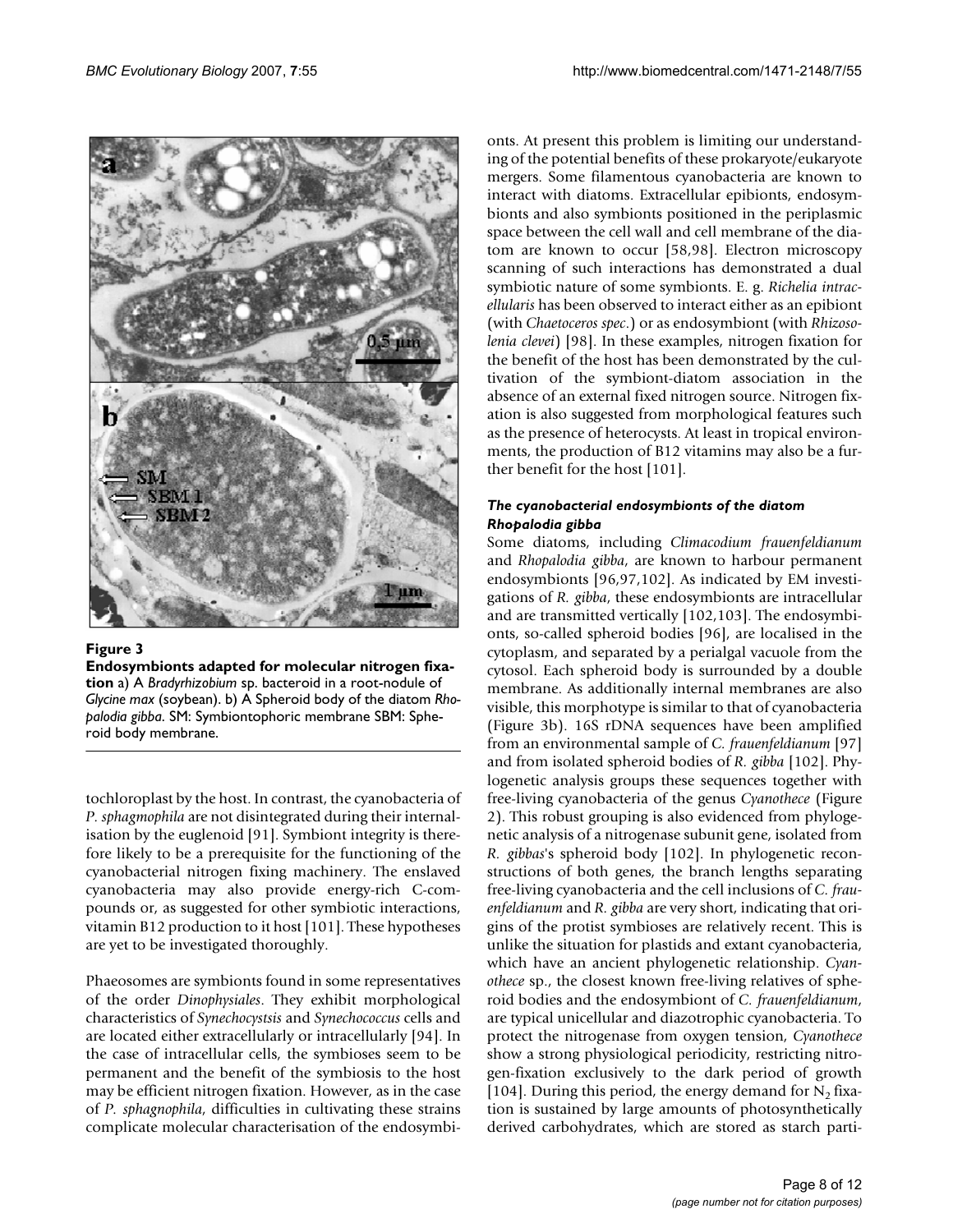cles. Nitrogen fixing activity of *R. gibba* was first indicated in the 1980s via acetylene reduction assays [99] and confirmed in latter studies [102]. Intracellular localisation of the enzymatic activity has been undertaken by scanning for protein subunits of nitrogenase [102]. Immunogold experiments have shown that the nitrogenase is localised within the diatom spheroid bodies, thereby confirming that the endosymbiont is responsible for the fixation of nitrogen. Furthermore, corresponding genes for the nitrogenase activity have also been isolated from purified spheroid bodies [102]. Interestingly, spheroid body nitrogen fixation in *R. gibba* is a strictly light dependent process. This might be the result of several adaptations to the endosymbiotic lifestyle. Spheroid bodies lack a characteristic cyanobacterial fluorescence based on photosynthetic pigments, indicating that they have lost photosynthetic activity and that energy for nitrogen fixation is supplied by the host cell. The protection of the nitrogenase enzyme complex is accomplished through the spatial separation of the two pathways, with  $N_2$  fixation in spheroid bodies and photosynthesis in the host plastid. The loss of photosynthetic activity of spheroid bodies is also expected to lead to the loss of autonomy resulting in an obligate endosymbiosis. This hypothesis is consistent with the observation that *R. gibba* cells are never observed without spheroid bodies and that cultivation of the endosymbionts outside the host cells has not been possible [102]. Definitive evidence is still required to determine the exact nature of symbiotic interaction and whether the spheroid body of *R. gibba* is an obligate endosymbiont, or perhaps even an unrecognised DNA-containing organelle.

# **Conclusion**

The ability to fix molecular nitrogen is restricted to selected bacterial species that express the nitrogenase enzyme complex. Nevertheless, various eukaryotic organisms have utilised this capacity by establishing symbiotic interactions with nitrogen fixing bacteria. In these associations, fixed nitrogen is provided to the hosts, thereby enabling them to colonise environments where the supply of bound nitrogen is limited. In mutualistic symbioses, bacterial symbionts benefit from these associations, e.g. by protection against predators or by being provided with host metabolites. Symbioses for molecular nitrogen fixation can be found in many different habitats, with host organisms including all crown groups of eukaryotic life. Although all partnerships are based on the same enzymatic reaction, the diverse associations differ with respect to the physiological and morphological features that characterise the interconnection of partners. Such features include the development of special host organs for optimal performance of bacterial symbionts, adaptations in host and symbiont metabolism, and the intracellular establishment of bacteria within the host.

Close associations involving multiple adaptations and coevolution between partners can result in permanent and obligate relationships, whereby the bacterial symbiont is stably integrated into the host system, and vertically transmitted across generations. These close interactions are mainly found in intracellular symbioses, where free-living bacteria reside within the cells of the host organism. These are similar to organelles of eukaryotes, such as mitochondria and plastids, which both derived from symbiotic interactions and where continuous adaptation and coevolution lead to a fusion of two distinct organisms [3,4]. In both cases, the metabolic capacity of the bacterial symbiont was the driving force for maintenance and evolutionary establishment, resulting in an inseparable merger of host and symbiont. The same basis of interaction applies for molecular nitrogen fixation, where eukaryotic hosts benefit from the unique metabolic capacity of special bacteria, leading to various symbiotic interactions with different specifications. In particular, bacteria interacting with protists, like the spheroid bodies of *R. gibba*, might serve in the future as important model systems for investigating the establishment of molecular nitrogen fixation in eukaryotic hosts. The detailed study of this interaction will thus provide a great opportunity to understand the complex mechanisms underlying the evolution of obligate endosymbionts and organelles.

# **Methods**

#### *Phylogenetic analysis*

Tree construction for Figure 2: 16S rDNA gene tree built using PhyML [105] assuming the optimal substitution model determined by ModelTest [106]. For eubacterial sequences this was a  $K81 + I + G$  model, and for eubacteria and archaea a GTR + I + Γ model.

# **Authors' contributions**

CK and UGM conceived of this review and drafted the manuscript. CV and PL participated in preparing the final manuscript. PL performed the phylogenetic analyses. All authors read and approved the final manuscript.

# **Acknowledgements**

Our work is supported by the Deutsche Forschungsgemeinschaft (SFB 395, TP B9), the Alexander von Humboldt Foundation and New Zealand Marsden Fund.

#### **References**

- 1. de Bary AH: **Vortrag: Über Symbiose.** In *51.Versammlung Deutscher Naturforscher und Arzte in Cassel* Kassel: Baier & Lewalter;; 1878:121-126.
- 2. Andersson SG, Zomorodipour A, Andersson JO, Sicheritz-Ponten T, Alsmark UC, Podowski RM, Naslund AK, Eriksson AS, Winkler HH, Kurland CG: **[The genome sequence of Rickettsia prowazekii](http://www.ncbi.nlm.nih.gov/entrez/query.fcgi?cmd=Retrieve&db=PubMed&dopt=Abstract&list_uids=9823893) [and the origin of mitochondria.](http://www.ncbi.nlm.nih.gov/entrez/query.fcgi?cmd=Retrieve&db=PubMed&dopt=Abstract&list_uids=9823893)** *Nature* 1998, **396:**133-140.
- 3. Martin W, Muller M: **[The hydrogen hypothesis for the first](http://www.ncbi.nlm.nih.gov/entrez/query.fcgi?cmd=Retrieve&db=PubMed&dopt=Abstract&list_uids=9510246) [eukaryote.](http://www.ncbi.nlm.nih.gov/entrez/query.fcgi?cmd=Retrieve&db=PubMed&dopt=Abstract&list_uids=9510246)** *Nature* 1998, **392:**37-41.
- 4. Bhattacharya D, Medlin L: **The phylogeny of plastids: a review based on comparisons of small-subunit ribosomal RNA coding regions.** *J Phycol* 1995, **31:**489-498.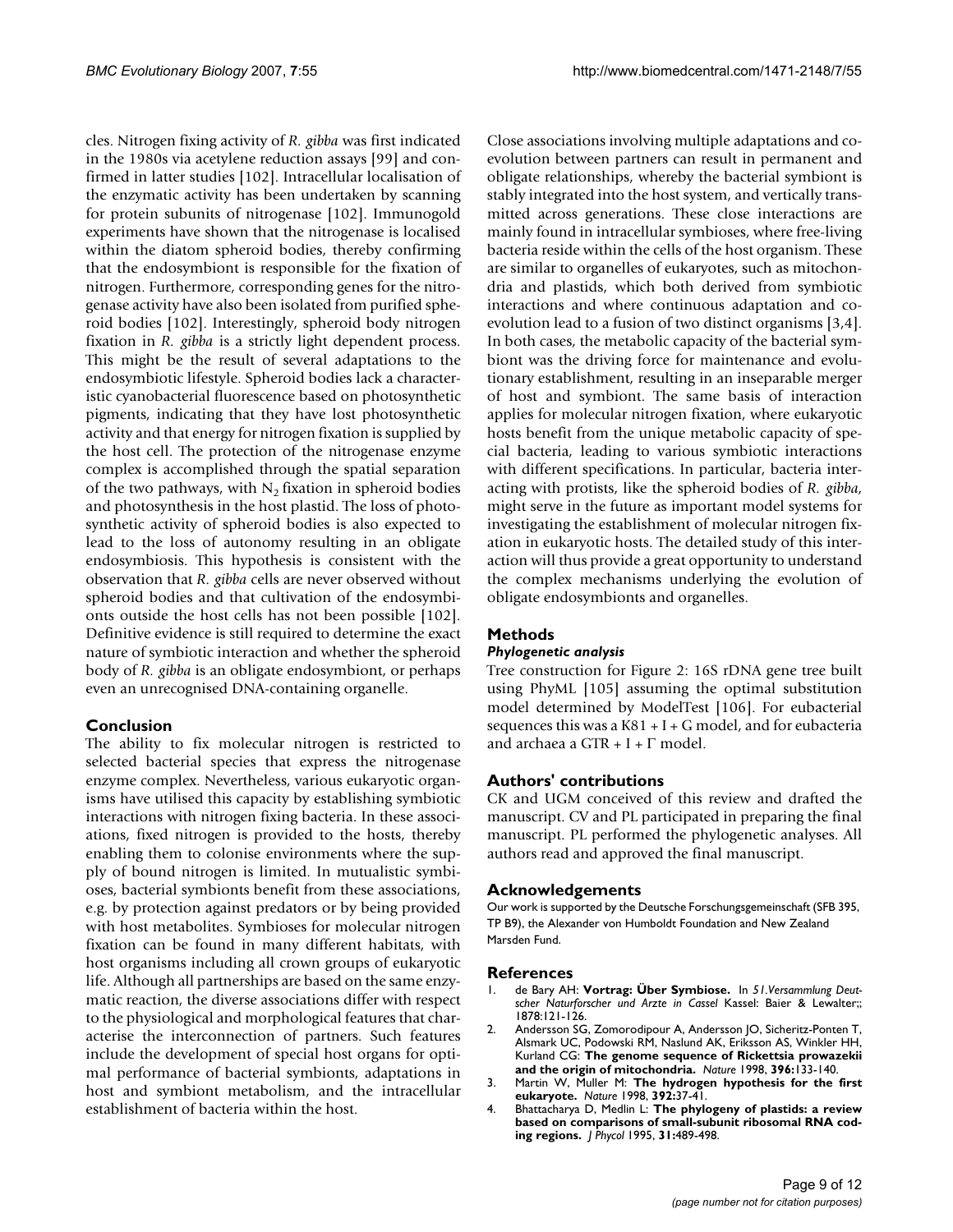- 5. Bhattacharya D, Archibald JM: **Response to theissen and martin.** *Curr Biol* 2006, **16:**1017-1018.
- 6. Theissen U, Martin W: **The difference between organelles and endosymbionts.** *Curr Biol* 2006, **16:**1016-1017.
- 7. Kim J, Rees DC: **[Structural models for the metal centers in the](http://www.ncbi.nlm.nih.gov/entrez/query.fcgi?cmd=Retrieve&db=PubMed&dopt=Abstract&list_uids=1529354) [nitrogenase molybdenum-iron protein.](http://www.ncbi.nlm.nih.gov/entrez/query.fcgi?cmd=Retrieve&db=PubMed&dopt=Abstract&list_uids=1529354)** *Science* 1992, **257:**1677-1682.
- 8. Hageman RV, Burris RH: **[Dinitrogenase and nitrogenase reduct](http://www.ncbi.nlm.nih.gov/entrez/query.fcgi?cmd=Retrieve&db=PubMed&dopt=Abstract&list_uids=275837)[ase associate and dissociate with each catalytic cycle.](http://www.ncbi.nlm.nih.gov/entrez/query.fcgi?cmd=Retrieve&db=PubMed&dopt=Abstract&list_uids=275837)** *Proc Natl Acad Sci USA* 1978, **75:**2699-2702.
- 9. Bishop PE, Premakumar R: **Alternative nitrogen fixation systems.** In *Biological nitrogen fixation* Edited by: Stacey G, Burris RH, Evans DJ. New York : Chapman & Hall; 1992:736-762.
- 10. Fay P: **Oxygen relations of nitrogen fixation in cyanobacteria.** *Microbiol Reviews* 1992, **56:**340-373.
- 11. Dalton H, Postgate JR: **Growth and physiology of** *Azotobacter chroococcum* **in continuous culture.** *J Gen Micobiol* 1969, **56:**307-319.
- 12. Yates MG: **[Effect of non-haem iron proteins and cytochrome](http://www.ncbi.nlm.nih.gov/entrez/query.fcgi?cmd=Retrieve&db=PubMed&dopt=Abstract&list_uids=11947594) [C from Azotobacter upon the activity and oxygen sensitivity](http://www.ncbi.nlm.nih.gov/entrez/query.fcgi?cmd=Retrieve&db=PubMed&dopt=Abstract&list_uids=11947594) [of Azobacter nitrogenase.](http://www.ncbi.nlm.nih.gov/entrez/query.fcgi?cmd=Retrieve&db=PubMed&dopt=Abstract&list_uids=11947594)** *FEBS Lett* 1970, **8:**281-285.
- 13. Almon H, Bohme H: **Components and activity of the photosynthetic electron transport system of intact heterocysts isolated from the blue-green alga** *Nostoc muscorum***[.](http://www.ncbi.nlm.nih.gov/entrez/query.fcgi?cmd=Retrieve&db=PubMed&dopt=Abstract&list_uids=6772215)** *Biochim Biophys Acta* 1980, **592:**113-120.
- 14. Donze M, Haveman J, Schiereck P: **Absence of photosystem II in heterocysts of blue-green alga** *Anabaena***.** *Biochim Biophys Acta* 1971, **256:**157-161.
- 15. Berman-Frank I, Lundgren P, Falkowski P: **[Nitrogen fixation and](http://www.ncbi.nlm.nih.gov/entrez/query.fcgi?cmd=Retrieve&db=PubMed&dopt=Abstract&list_uids=12706503) [photosynthetic oxygen evolution in cyanobacteria.](http://www.ncbi.nlm.nih.gov/entrez/query.fcgi?cmd=Retrieve&db=PubMed&dopt=Abstract&list_uids=12706503)** *Res Microbiol* 2003, **154:**157-164.
- 16. Hill DR, Belbin TJ, Thorsteinsson MV, Bassam D, Brass S, Ernst A, Boger P, Paerl H, Mulligan ME, Potts M: **GlbN (cyanoglobin) is a peripheral membrane protein that is restricted to certain** *Nostoc* **[spp.](http://www.ncbi.nlm.nih.gov/entrez/query.fcgi?cmd=Retrieve&db=PubMed&dopt=Abstract&list_uids=8932316)** *J Bacteriol* 1996, **178:**6587-6598.
- 17. Appleby CA: **Leghemoglobin and Rhizobium respiration.** *Annu Rev Plant Physiol* 1984, **35:**443-478.
- 18. Murray PA, Zinder SH: **Nutritional Requirements of** *Methanosarcina* **sp. Strain TM-1.** *Appl Environ Microbiol* 1984, **50:**49-55.
- 19. Belay N, Sparling R, Daniels L: **[Dinitrogen fixation by a ther](http://www.ncbi.nlm.nih.gov/entrez/query.fcgi?cmd=Retrieve&db=PubMed&dopt=Abstract&list_uids=6504143)[mophilic methanogenic bacterium.](http://www.ncbi.nlm.nih.gov/entrez/query.fcgi?cmd=Retrieve&db=PubMed&dopt=Abstract&list_uids=6504143)** *Nature* 1984, **312:**286-288.
- 20. Raymond J, Siefert JL, Staples CR, Blankenship RE: **[The natural his](http://www.ncbi.nlm.nih.gov/entrez/query.fcgi?cmd=Retrieve&db=PubMed&dopt=Abstract&list_uids=14694078)[tory of nitrogen fixation.](http://www.ncbi.nlm.nih.gov/entrez/query.fcgi?cmd=Retrieve&db=PubMed&dopt=Abstract&list_uids=14694078)** *Mol Biol Evol* 2004, **21:**541-554.
- <span id="page-9-0"></span>21. Fani R, Gallo R, Lio P: **Molecular evolution of nitrogen fixation: the evolutionary history of the** *nifD; nifK; nifE; and nifN* **[genes.](http://www.ncbi.nlm.nih.gov/entrez/query.fcgi?cmd=Retrieve&db=PubMed&dopt=Abstract&list_uids=10903367)** *J Mol Evol* 2000, **51:**1-11.
- 22. Hoffmeister M, Martin W: **[Interspecific evolution: microbial](http://www.ncbi.nlm.nih.gov/entrez/query.fcgi?cmd=Retrieve&db=PubMed&dopt=Abstract&list_uids=12871231) [symbiosis, endosymbiosis and gene transfer.](http://www.ncbi.nlm.nih.gov/entrez/query.fcgi?cmd=Retrieve&db=PubMed&dopt=Abstract&list_uids=12871231)** *Environ Microbiol* 2003, **5:**641-649.
- 23. Moran NA, Wernegreen J: [Lifestyle evolution in symbiotic bac](http://www.ncbi.nlm.nih.gov/entrez/query.fcgi?cmd=Retrieve&db=PubMed&dopt=Abstract&list_uids=10884696)**[teria: insights from genomics.](http://www.ncbi.nlm.nih.gov/entrez/query.fcgi?cmd=Retrieve&db=PubMed&dopt=Abstract&list_uids=10884696)** *Trends Ecol Evol* 2000, **15:**321-326.
- 24. Sarà M, Bavestrello G, Cattaneo-Vietti R, Cerrano C: **Endosymbiosis in sponges: relevance for epigenesis and evolution.** *Symbiosis* 1998, **25:**70.
- 25. Friedrich AB, Merkert H, Fendert T, Hacker J, Proksch P, Hentschel U: **Microbial diversity in the marine sponge** *Aplysina cavernicola* **(formerly** *Verongia cavernicola***) analyzed by fluorecence in situ hybridization (FISH).** *Mar Biol* 1999, **134:**461-470.
- 26. Hentschel U, Fieseler L, Wehrl M, Gernert C, Steinert M, Hacker J, Horn M: **[Microbial diversity of marine sponges.](http://www.ncbi.nlm.nih.gov/entrez/query.fcgi?cmd=Retrieve&db=PubMed&dopt=Abstract&list_uids=15825640)** *Prog Mol Subcell Biol* 2003, **37:**59-88.
- 27. Arillo A, Bavestrello G, Burlando B, Sarà M: **Metabolic integration between symbiotic cyanobacteria and sponges: a possible mechanism.** *Mar Biol* 1993, **117:**159-162.
- 28. Steindler L, Huchon D, Avni A, Ilan M: **[16S rRNA phylogeny of](http://www.ncbi.nlm.nih.gov/entrez/query.fcgi?cmd=Retrieve&db=PubMed&dopt=Abstract&list_uids=16000832) [sponge-associated cyanobacteria.](http://www.ncbi.nlm.nih.gov/entrez/query.fcgi?cmd=Retrieve&db=PubMed&dopt=Abstract&list_uids=16000832)** *Appl Environ Microbiol* 2005, **71:**4127-4131.
- 29. Rai AN: **Cyanobacteria-fungal symbioses: the cyanolichens.** In *Handbook of symbiotic cyanobacteria* Edited by: Rai AN. Boca Raton; Fla.: CRC Press Inc; 1990:9-41.
- 30. Thacker RW, Starnes S: **Host specificity of the symbiotic cyanobacterium** *Oscillatoria spongeliae* **in marine sponges;** *Dysidea* **spp.** *Mar Biol* 2003, **142:**643-648.
- 31. Usher KM, Kuo J, Fromont J, Sutton DC: **Vertical transmission of cyanobacterial symbionts in the marine sponge** *Chondrilla australiensis* **(Demospongiae).** *Hydrobiologia* 2001, **461:**9-13.
- 32. Usher KM, Sutton DC, Toze S, Kuo J, Fromont J: **Inter-generational transmission of microbial symbionts in the marine sponge** *Chondrilla australiensis* **(Demospongiae).** *Marine and Freshwater Research* 2005, **52:**125-131.
- 33. Muscatine LE, Porter JW: **Reef corals: mutualistic symbioses adapted to nutrient-poor environments.** *BioScience* 1977, **27:**454-460.
- 34. Williams WM, Viner AB, Broughton WJ: **Nitrogen fixation (acetylene reduction) associated with the living coral** *Acropora variabilis***.** *Mar Biol* 1987, **94:**531-535.
- 35. Sashar N, Banaszak AT, Lesser MP, Amrami D: **Coral endolithic algae: life in a protected environment.** *Pacific Science* 1997, **51:**167-173.
- 36. Larkum AWD, Kennedy IR, Muller W: **Nitrogen fixation on a coral reef.** *Mar Biol* 1988, **98:**143-155.
- 37. Lesser MP, Mazel CH, Gorbunov MY, Falkowski PG: **[Discovery of](http://www.ncbi.nlm.nih.gov/entrez/query.fcgi?cmd=Retrieve&db=PubMed&dopt=Abstract&list_uids=15310901) [symbiotic nitrogen-fixing cyanobacteria in corals.](http://www.ncbi.nlm.nih.gov/entrez/query.fcgi?cmd=Retrieve&db=PubMed&dopt=Abstract&list_uids=15310901)** *Science* 2004, **305:**997-1000.
- 38. Honigberg BM: **Protozoa associated with termites and theit role in digestion.** In *Biology of termites Volume 2*. Edited by: Krishna K, Weesner FM. New York: Academic Press; 1970:1-36.
- 39. Berchthold M, Chatzinotas A, Schönhuber W, Brune A, Amann R, Hahn D, König H: **Differential enumeration and in situ localization of micro-organisms in the hindgut of the lower termite** *Mastotermes darwiniensis* **[by hybridization with rRNA-tar](http://www.ncbi.nlm.nih.gov/entrez/query.fcgi?cmd=Retrieve&db=PubMed&dopt=Abstract&list_uids=10591851)[geted probes.](http://www.ncbi.nlm.nih.gov/entrez/query.fcgi?cmd=Retrieve&db=PubMed&dopt=Abstract&list_uids=10591851)** *Arch Microbiol* 1999, **172:**407-416.
- 40. Brune A: **Symbionts aiding digestion.** In *Encyclopedia of insects* Edited by: Cardé RT, Resh VH. New York: Academic Press; 2003:1102-1107.
- 41. Breznak JA: *Termites: Evolution; Sociality; Symbiosis; Ecology* Edited by: Abe T, Bignell DE, Higashi M. Dordrecht, NL: Kluwer Academic; 2000:209-231.
- 42. Stingl U, Radek R, Yang H, Brune A: **["Endomicrobia": cytoplasmic](http://www.ncbi.nlm.nih.gov/entrez/query.fcgi?cmd=Retrieve&db=PubMed&dopt=Abstract&list_uids=15746350) [symbionts of termite gut protozoa form a separate phylum](http://www.ncbi.nlm.nih.gov/entrez/query.fcgi?cmd=Retrieve&db=PubMed&dopt=Abstract&list_uids=15746350) [of prokaryotes.](http://www.ncbi.nlm.nih.gov/entrez/query.fcgi?cmd=Retrieve&db=PubMed&dopt=Abstract&list_uids=15746350)** *Appl Environ Microbiol* 2005, **71:**1473-1479.
- 43. Lilburn TG, Kim KS, Ostrom NE, Byzek KR, Leadbetter JR, Breznak JA: **[Nitrogen Fixation by Symbiotic and Free-Living Spiro](http://www.ncbi.nlm.nih.gov/entrez/query.fcgi?cmd=Retrieve&db=PubMed&dopt=Abstract&list_uids=11431569)[chetes.](http://www.ncbi.nlm.nih.gov/entrez/query.fcgi?cmd=Retrieve&db=PubMed&dopt=Abstract&list_uids=11431569)** *Science* 2001, **292:**2495-2498.
- van Borm S, Buschinger A, Boomsma JJ, Billen J: [Tetraponera ants](http://www.ncbi.nlm.nih.gov/entrez/query.fcgi?cmd=Retrieve&db=PubMed&dopt=Abstract&list_uids=12396501) **[have gut symbionts related to nitrogen-fixing root-nodule](http://www.ncbi.nlm.nih.gov/entrez/query.fcgi?cmd=Retrieve&db=PubMed&dopt=Abstract&list_uids=12396501) [bacteria.](http://www.ncbi.nlm.nih.gov/entrez/query.fcgi?cmd=Retrieve&db=PubMed&dopt=Abstract&list_uids=12396501)** *Proc Biol Sci* 2002, **269:**2023-2027.
- 45. Baumann P, Moran N, Baumann L: *The Prokaryotes, A Handbook on the Biology of Bacteria; Ecophysiology, Isolation, Identification, Applications* 3rd edition. New York: Springer; 2000.
- 46. Aksoy S: **[Tsetse a haven for microorganisms.](http://www.ncbi.nlm.nih.gov/entrez/query.fcgi?cmd=Retrieve&db=PubMed&dopt=Abstract&list_uids=10689331)** *Parasitol Today* 2000, **16:**114-118.
- 47. Hongoh Y, Deevong P, Inoue T, Moriya S, Trakulnaleamsai S, Ohkuma M, Vongkaluang C, Noparatnaraporn N, Kudol T: **Intra- and interspecific comparisons of bacterial diversity and community structure support coevolution of gut microbiota and termite host.** *Applied and Environmental Microbiology* 2005, **71:**6590-6599.
- 48. Inoue T, Kitade O, Yoshimura T, Yamaoka I: **Symbiotic associations with protists.** In *Termites: evolution, sociality, symbioses, ecology* Edited by: Abe T, Bignell D, Higashi M. Dordrecht, The Netherlands: Kluwer Academic Publishers; 2000:275-288.
- 49. Friedl T, Budel B: **Photobionts.** In *Lichen Biology* Edited by: Nash TH. Cambridge; UK: Cambridge Univ. Press; 2006.
- 50. Honegger R: **Functional aspects of the lichen symbiosis.** *Annu Rev Plant Physiol Plant Mol Biol* 1991, **42:**553-578.
- 51. Honegger R: **The symbiotic phenotype of lichen-forming ascomyces.** In *The Mycota; IX Fungal Associations* Edited by: Hock B. Berlin: Springer Verlag; 2001:165-188.
- 52. Smith SE, Read DJ: *Mycorrhizal symbiosis* London: Academic Press; 1997.
- 53. Bianciotto V, Bandi C, Minerdi D, Sironi M, Tichy HV, Bonfante P: **[An](http://www.ncbi.nlm.nih.gov/entrez/query.fcgi?cmd=Retrieve&db=PubMed&dopt=Abstract&list_uids=8702293) [Obligately Endosymbiotic Mycorrhizal Fungus Itself Harbors](http://www.ncbi.nlm.nih.gov/entrez/query.fcgi?cmd=Retrieve&db=PubMed&dopt=Abstract&list_uids=8702293) [Obligately Intracellular Bacteria.](http://www.ncbi.nlm.nih.gov/entrez/query.fcgi?cmd=Retrieve&db=PubMed&dopt=Abstract&list_uids=8702293)** *Appl Environ Microbiol* 1996, **62:**3005-3010.
- 54. Minerdi D, Fani R, Gallo R, Boarino A, Bonfante P: **Nitrogen Fixation Genes in an Endosymbiotic** *Burkholderia* **[Strain.](http://www.ncbi.nlm.nih.gov/entrez/query.fcgi?cmd=Retrieve&db=PubMed&dopt=Abstract&list_uids=11157237)** *Appl Environ Microbiol* 2001, **67:**725-732.
- 55. Schüßler A: **Molecular phylogeny, taxonomy, and evolution of Geosiphon pyriformis and arbuscular mycorrhizal fungi.** *Plant and Soil* 2002, **244:**75-83.
- 56. Kluge M, Mollenhauer D, Wolf E, Schüßler A: **The Nostoc Geosiphon endocytobiosis.** In *Cyanobacteria in Symbiosis* Edited by: Rai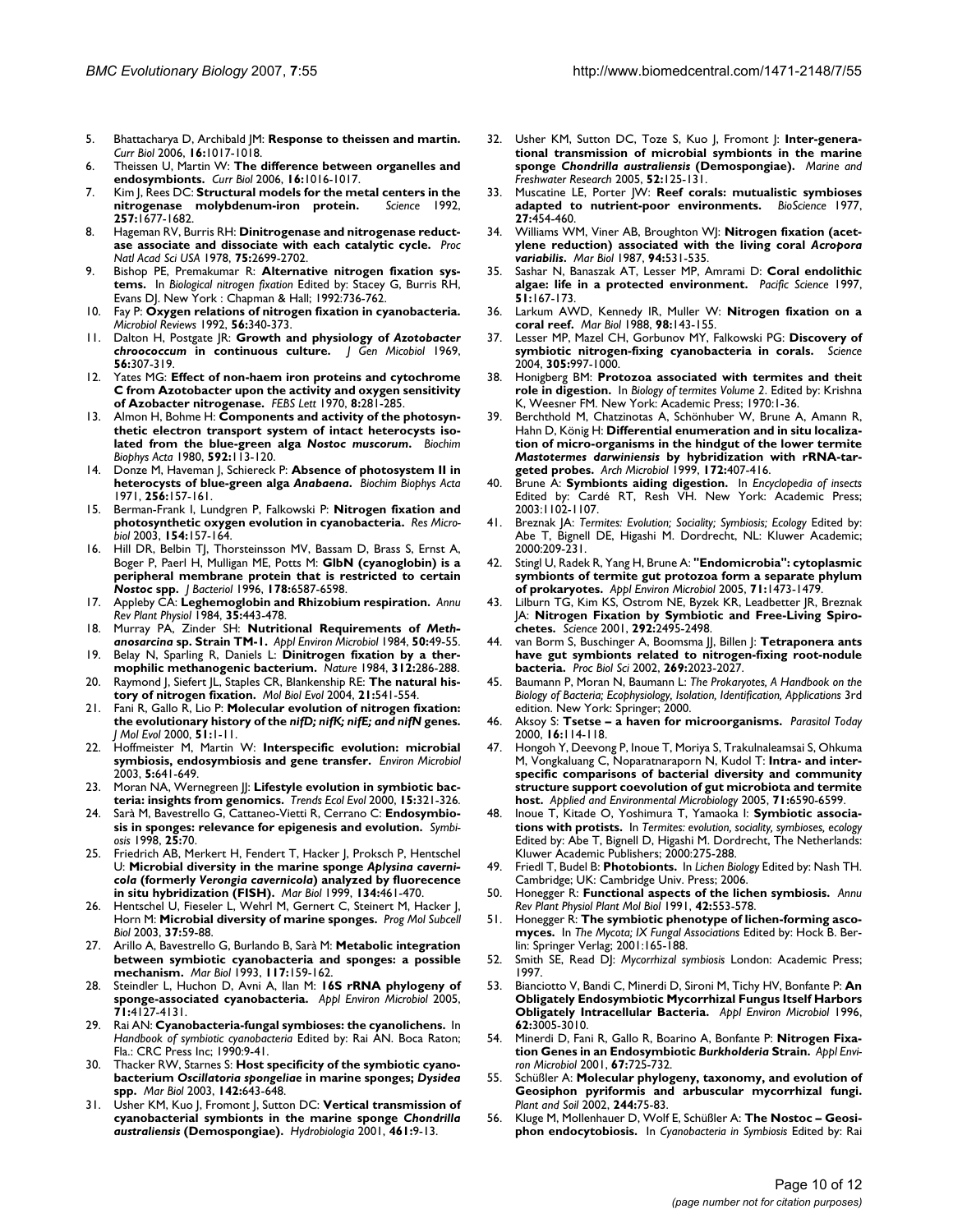AN, Bergman B, Rasmussen U. Kluwer Academic Publishers; 2002:19-30.

- 57. Benson DR, Silvester WB: **Biology of** *Frankia* **Strains; Actinomycete Symbionts of Actinorhizal Plants.** *Microbiol Reviews* 1993, **57:**293-319.
- 58. Rai AN, Söderbäck E, Bergman B: **Cyanobacterium-plant symbioses. Tansley Review No. 116.** *New Phytol* 2000, **147:**449-481.
- 59. Hellriegel H, Wilfarth H: **Untersuchungen über die Stickstoffnahrung der Gramineon und Leguminosen.** *Beilagehaftzu der Ztschr Ver Rübenzucker-Industrie Deutschen Reichs* 1888.
- 60. Parniske M: **[Intracellular accommodation of microbes by](http://www.ncbi.nlm.nih.gov/entrez/query.fcgi?cmd=Retrieve&db=PubMed&dopt=Abstract&list_uids=10873847) [plants: a common developmental program for symbiosis and](http://www.ncbi.nlm.nih.gov/entrez/query.fcgi?cmd=Retrieve&db=PubMed&dopt=Abstract&list_uids=10873847) [disease?](http://www.ncbi.nlm.nih.gov/entrez/query.fcgi?cmd=Retrieve&db=PubMed&dopt=Abstract&list_uids=10873847)** *Curr Opin Plant Biol* 2000, **3:**320-328.
- 61. Bladergroen MR, Spaink HP: **Genes and signal molecules involved in the rhizobia-***leguminoseae* **[symbiosis.](http://www.ncbi.nlm.nih.gov/entrez/query.fcgi?cmd=Retrieve&db=PubMed&dopt=Abstract&list_uids=10066605)** *Curr Opin Plant Biol* 1998, **1:**353-359.
- 62. Goethals K, Van Montagu M, Holsters M: **Conserved motifs in a divergent nod box of** *Azorhizobium caulinodans* **[ORS571](http://www.ncbi.nlm.nih.gov/entrez/query.fcgi?cmd=Retrieve&db=PubMed&dopt=Abstract&list_uids=1542656) [reveal a common structure in promoters regulated by LysR](http://www.ncbi.nlm.nih.gov/entrez/query.fcgi?cmd=Retrieve&db=PubMed&dopt=Abstract&list_uids=1542656)[type proteins.](http://www.ncbi.nlm.nih.gov/entrez/query.fcgi?cmd=Retrieve&db=PubMed&dopt=Abstract&list_uids=1542656)** *Proc Natl Acad Sci USA* 1992, **89:**1646-1650.
- 63. Brewin NJ: **[Development of the legume root nodule.](http://www.ncbi.nlm.nih.gov/entrez/query.fcgi?cmd=Retrieve&db=PubMed&dopt=Abstract&list_uids=1809347)** *Annu Rev Cell Biol* 1991, **7:**191-226.
- 64. van Brussel AAN, Bakhuizen R, van Spronsen PC, Spaink HP, Tak T, Lugtenberg BJJ, Kijne JB: **Induction of pre-infection thread structures in the leguminous host plant by mitogenic lipooligosaccharides of** *Rhizobium***.** *Science* 1992, **257:**70-71.
- 65. Limpens E, Franken C, Smit P, Willemse J, Bisseling T, Geurts R: **[LysM](http://www.ncbi.nlm.nih.gov/entrez/query.fcgi?cmd=Retrieve&db=PubMed&dopt=Abstract&list_uids=12947035) [domain receptor kinases regulating rhizobial Nod factor](http://www.ncbi.nlm.nih.gov/entrez/query.fcgi?cmd=Retrieve&db=PubMed&dopt=Abstract&list_uids=12947035)[induced infection.](http://www.ncbi.nlm.nih.gov/entrez/query.fcgi?cmd=Retrieve&db=PubMed&dopt=Abstract&list_uids=12947035)** *Science* 2003, **302:**630-633.
- 66. Madsen EB, Madsen LH, Radutoiu S, Olbryt M, Rakwalska M, Szczyglowski K, Sato S, Kaneko T, Tabata S, Sandal N, Stougaard J: **[A](http://www.ncbi.nlm.nih.gov/entrez/query.fcgi?cmd=Retrieve&db=PubMed&dopt=Abstract&list_uids=14534591) [receptor kinase gene of the LysM type is involved in legume](http://www.ncbi.nlm.nih.gov/entrez/query.fcgi?cmd=Retrieve&db=PubMed&dopt=Abstract&list_uids=14534591) [perception of rhizobial signals.](http://www.ncbi.nlm.nih.gov/entrez/query.fcgi?cmd=Retrieve&db=PubMed&dopt=Abstract&list_uids=14534591)** *Nature* 2003, **425:**637-640.
- 67. Radutoiu S, Madsen LH, Madsen EB, Felle HH, Umehara Y, Gronlund M, Sato S, Nakamura Y, Tabata S, Sandal N, Stougaard J: **Plant recognition of symbiotic bacteria requires two LysM receptorlike kinases.** *Nature* 2003, **325:**585-592.
- 68. Stougaard J: **[Genetics and genomics of root symbiosis.](http://www.ncbi.nlm.nih.gov/entrez/query.fcgi?cmd=Retrieve&db=PubMed&dopt=Abstract&list_uids=11418343)** *Curr Opin Plant Biol* 2001, **4:**328-335.
- 69. Kistner C, Parniske M: **[Evolution of signal transduction in intra](http://www.ncbi.nlm.nih.gov/entrez/query.fcgi?cmd=Retrieve&db=PubMed&dopt=Abstract&list_uids=12417152)[cellular symbiosis.](http://www.ncbi.nlm.nih.gov/entrez/query.fcgi?cmd=Retrieve&db=PubMed&dopt=Abstract&list_uids=12417152)** *Trends Plant Sci* 2002, **7:**511-518.
- 70. Whitehead LF, Day DA: **The peribacteroid membrane.** *Phys Plant* 1997, **100:**30-44.
- 71. de Billy F, Barker DG, Gallusci P, Truchet G: **Leghemoglobin gene transcription is triggered in a single cell layer in the indeterminate nitrogen-fixing root nodule of alfalfa.** *Plant J* 1991, **1:**27-37.
- 72. Yang WC, Horvath B, Hontelez J, van Kammen A, Bisseling T: *In situ* **localization of** *Rhizobium* **mRNAs in pea root nodules: nifA and nifH localization.** *Mol Plant Microbe Interact* 1991, **4:**464-468.
- 73. Torrey J G, Tjepkema JD: **Symbiotic nitrogen fixation in actinomycete-nodulated plants.** *Bot Gaz* 1979, **140:**.
- <span id="page-10-0"></span>74. Newcomb W, Wood MS: **Morphogenesis and fine structure of** *Frankia* **[\(Actinomycetales\): The microsymbiont of nitrogen](http://www.ncbi.nlm.nih.gov/entrez/query.fcgi?cmd=Retrieve&db=PubMed&dopt=Abstract&list_uids=2822591)[fixing actinorhizal root nodules.](http://www.ncbi.nlm.nih.gov/entrez/query.fcgi?cmd=Retrieve&db=PubMed&dopt=Abstract&list_uids=2822591)** *Int Rev Cytol* 1987, **108:**1-88.
- 75. Gauthier D, Diem HG, Dommergues Y: **Vitro Nitrogen Fixation by Two Actinomycete Strains Isolated from** *Casuarina* **[Nod](http://www.ncbi.nlm.nih.gov/entrez/query.fcgi?cmd=Retrieve&db=PubMed&dopt=Abstract&list_uids=16345698)[ules.](http://www.ncbi.nlm.nih.gov/entrez/query.fcgi?cmd=Retrieve&db=PubMed&dopt=Abstract&list_uids=16345698)** *Appl Environ Microbiol* 1981, **41:**306-308.
- 76. Bashan Y, Holguin G, de-Bashan LE: **[Azospirillum-plant relation](http://www.ncbi.nlm.nih.gov/entrez/query.fcgi?cmd=Retrieve&db=PubMed&dopt=Abstract&list_uids=15467782)[ships: physiological; molecular; agricultural; and environ](http://www.ncbi.nlm.nih.gov/entrez/query.fcgi?cmd=Retrieve&db=PubMed&dopt=Abstract&list_uids=15467782)[mental advances.](http://www.ncbi.nlm.nih.gov/entrez/query.fcgi?cmd=Retrieve&db=PubMed&dopt=Abstract&list_uids=15467782)** *Can J Microbiol* 2004, **50:**521-577.
- 77. Hurek T, Handley LL, Reinhold-Hurek B, Piche Y: **[Azoarcus grass](http://www.ncbi.nlm.nih.gov/entrez/query.fcgi?cmd=Retrieve&db=PubMed&dopt=Abstract&list_uids=11952126) [endophytes contribute fixed nitrogen to the plant in an](http://www.ncbi.nlm.nih.gov/entrez/query.fcgi?cmd=Retrieve&db=PubMed&dopt=Abstract&list_uids=11952126) [unculturable state.](http://www.ncbi.nlm.nih.gov/entrez/query.fcgi?cmd=Retrieve&db=PubMed&dopt=Abstract&list_uids=11952126)** *Mol Plant Microbe Interact* 2002, **15:**233-242.
- 78. Bergman B, Osborne B: **The** *Gunnera-Nostoc* **symbiosis.** *Biology and environment: Proceedings of the Royal Irish Academy* 2002, **102B1:**35-39.
- 79. Endelin CS, Meeks JC: **Pure culture and reconsitution of the** *Anthocereos-Nostoc symbiotic association.* **158:**157-165.
- 80. Hill DJ: **The pattern of development of** *Anabeana i***n the** *Azolla-Anabeana* **symbiosis.** *Planta* 1975, **122:**179-184.
- Lindblad P, Bergman B: The cycad-cyanobacterial symbiosis. *Handbook of symbiotic cyanobacteria* 1990:136-159.
- 82. Meeks JC, Elhai J: **[Regulation of cellular differentiation in fila](http://www.ncbi.nlm.nih.gov/entrez/query.fcgi?cmd=Retrieve&db=PubMed&dopt=Abstract&list_uids=11875129)[mentous cyanobacteria in free-living and plant-associated](http://www.ncbi.nlm.nih.gov/entrez/query.fcgi?cmd=Retrieve&db=PubMed&dopt=Abstract&list_uids=11875129) [symbiotic growth states.](http://www.ncbi.nlm.nih.gov/entrez/query.fcgi?cmd=Retrieve&db=PubMed&dopt=Abstract&list_uids=11875129)** *Microbiol Mol Biol Rev* 2002, **66:**94-121.
- 83. Lindblad P, Bergman B: **The cyanobacterium-***Zamia* **symbiosis: an ultrastructural study.** *New Phytol* 1985, **101:**707-716.
- 84. Nathanielsz CO, Staff IA: **A mode of entry of blue-green algae into the apogeotrophic roots of** *Macrozamia communis***.** *Am J Bot* 1975, **62:**232-235.
- 85. Peters GA, Toia RE Jr, Raveed D, Levine NJ: **The** *Azolla-Anabaena azollae* **relationship. VI. Morphological aspects of the association.** *New Phytol* 1978, **80:**583-593.
- 86. Meeks JC: **Symbiosis between nitrogen-fixing cyanobacteria and plants.** *BioScience* 1998, **48:**266-276.
- 87. Rasmussen U, Johansson C, Bergman B: **Early communication in the** *Gunnera-Nostoc* **symbiosis: plant induced cell differentiation and protein synthesis in the cyanobacterium.** *Mol Plant-Microbe Interact* 1994, **7:**696-702.
- 88. Peters GA, Meeks JC: **The** *Azolla-Anabaena* **symbiosis: basic biology.** *Annu Rev Plant Physiol Plant Mol Biol* 1989, **40:**193-210.
- 89. Margulis L: **Origin of eukaryotic cells.** *Volume 349*. New Haven: Yale University Press; 1970.
- 90. Gray MW: **[Evolution of organellar genomes.](http://www.ncbi.nlm.nih.gov/entrez/query.fcgi?cmd=Retrieve&db=PubMed&dopt=Abstract&list_uids=10607615)** *Curr Opin Genet Dev* 1999, **9:**678-687.
- 91. Schnepf E, Schlegel I, Hepperle D: **Petalomonas sphagnophila (Euglenophyta) and its endocytobiotic cyanobacteria : a unique form of symbiosis.** *Phycologia* 2002, **41:**153-157.
- 92. Schnepf E: **From prey via endosymbiont to plastid: comparative studies in dinoflagellates.** In *Origin of plastids* Edited by: Lewis RA. New york and London: Chapman & Hall; 1992:53-76.
- 93. Schnepf E, Elbrächter M: **Dinophyte chloroplasts and phylogeny: a review.** *Grana* 1999, **38:**81-97.
- 94. Carpenter E|: Marine cyanobacterial symbioses. Biology and envi*ronment. Proceedings of the Royal Irish Academy* 2002, **102B1:**15-18.
- 95. Marin B, Nowack EC, Melkonian M: **[A plastid in the making: evi](http://www.ncbi.nlm.nih.gov/entrez/query.fcgi?cmd=Retrieve&db=PubMed&dopt=Abstract&list_uids=16310747)[dence for a second primary endosymbiosis.](http://www.ncbi.nlm.nih.gov/entrez/query.fcgi?cmd=Retrieve&db=PubMed&dopt=Abstract&list_uids=16310747)** *Protist* 2005, **156:**425-432.
- 96. Geitler L: **Zur Entwicklungsgeschichte der Epithemiaceen Epithemia; Rhopalodia und Denticula (Diatomophyceae) und ihre vermutlich symbiontischen Sphäroidkörper.** *Plant Syst Evol* 1977, **128:**295-275.
- 97. Carpenter EJ, Janson S: **Intracellular cyanobacterial symbionts in the marine diatom** *Climacodium frauenfeldianum***.** *J Phycol* 2000, **36:**540-544.
- 98. Janson S, Wouters J, Bergman BCE: **Host specificity in the** *Richelia***[-diatom symbiosis revealed by hetR gene sequence anal](http://www.ncbi.nlm.nih.gov/entrez/query.fcgi?cmd=Retrieve&db=PubMed&dopt=Abstract&list_uids=11207763)[ysis.](http://www.ncbi.nlm.nih.gov/entrez/query.fcgi?cmd=Retrieve&db=PubMed&dopt=Abstract&list_uids=11207763)** *Environ Microbiol* 1999, **1:**431-438.
- 99. Floener L, Bothe H: **Nitrogen fixation in** *Rhopalodia gibba***; a diatom containing blue-greenish inclusions symbiotically.** In *Endocytobiology; Endosymbiosis and Cell Biology* Edited by: Schwemmler W, Schenk HEA. Berlin: Walter de Gruyter & Co; 1985:541-552.
- 100. Stoebe B, Maier UG: **[One; two three: nature's tool box for](http://www.ncbi.nlm.nih.gov/entrez/query.fcgi?cmd=Retrieve&db=PubMed&dopt=Abstract&list_uids=12099212) [building plastids.](http://www.ncbi.nlm.nih.gov/entrez/query.fcgi?cmd=Retrieve&db=PubMed&dopt=Abstract&list_uids=12099212)** *Protoplasma* 2002, **219:**123-130.
- 101. Karl DM: **[Nutrient dynamics in the deep sea.](http://www.ncbi.nlm.nih.gov/entrez/query.fcgi?cmd=Retrieve&db=PubMed&dopt=Abstract&list_uids=12217506)** *Trends Microbiol* 2002, **10:**410-418.
- 102. Prechtl J, Kneip C, Lockhart P, Wenderoth K, Maier UG: **Intracellular Spheroid Bodies of** *Rhopalodia gibba* **[Have Nitrogen-Fix](http://www.ncbi.nlm.nih.gov/entrez/query.fcgi?cmd=Retrieve&db=PubMed&dopt=Abstract&list_uids=14963089)[ing Apparatus of Cyanobacterial Origin.](http://www.ncbi.nlm.nih.gov/entrez/query.fcgi?cmd=Retrieve&db=PubMed&dopt=Abstract&list_uids=14963089)** *Mol Biol Evol* 2004, **21:**1477-1481.
- 103. Drum RW, Pankratz S: **Fine structure of an unusual cytoplasmic inclusion in the diatom genus** *Rhopalodia***.** *Protoplasma* 1965, **60:**141-149.
- 104. Meunier PC, Colon-Lopez MS, Sherman LA: **Temporal Changes in State Transitions and Photosystem Organization in the Unicellular; Diazotrophic Cyanobacterium** *Cyanothece* **[sp.](http://www.ncbi.nlm.nih.gov/entrez/query.fcgi?cmd=Retrieve&db=PubMed&dopt=Abstract&list_uids=12223855) [ATCC 51142.](http://www.ncbi.nlm.nih.gov/entrez/query.fcgi?cmd=Retrieve&db=PubMed&dopt=Abstract&list_uids=12223855)** *Plant Physiol* 1997, **115:**991-1000.
- 105. **David Posada's Computational Evolutionary Biology Lab** [<http://darwin.uvigo.es/>]
- 106. Posada D, Crandall KA: **[MODELTEST: testing the model of](http://www.ncbi.nlm.nih.gov/entrez/query.fcgi?cmd=Retrieve&db=PubMed&dopt=Abstract&list_uids=9918953) [DNA substitution.](http://www.ncbi.nlm.nih.gov/entrez/query.fcgi?cmd=Retrieve&db=PubMed&dopt=Abstract&list_uids=9918953)** *Bioinformatics* 1998, **14:**817-818.
- 107. Iniguez AL, Dong YM, Triplett EW: **[Nitrogen fixation in wheat](http://www.ncbi.nlm.nih.gov/entrez/query.fcgi?cmd=Retrieve&db=PubMed&dopt=Abstract&list_uids=15497400) [provided by Klebsiella pneumoniae 342.](http://www.ncbi.nlm.nih.gov/entrez/query.fcgi?cmd=Retrieve&db=PubMed&dopt=Abstract&list_uids=15497400)** *Molecular Plant-Microbe Interactions* 2004, **17:**1078-1085.
- 108. Chen JS, Toth J, Kasap M: **[Nitrogen-fixation genes and nitroge](http://www.ncbi.nlm.nih.gov/entrez/query.fcgi?cmd=Retrieve&db=PubMed&dopt=Abstract&list_uids=11781802)[nase activity in Clostridium acetobutylicum and Clostridium](http://www.ncbi.nlm.nih.gov/entrez/query.fcgi?cmd=Retrieve&db=PubMed&dopt=Abstract&list_uids=11781802) [beijerinckii.](http://www.ncbi.nlm.nih.gov/entrez/query.fcgi?cmd=Retrieve&db=PubMed&dopt=Abstract&list_uids=11781802)** *J Ind Microbiol Biotechnol* 2001, **27:**281-286.